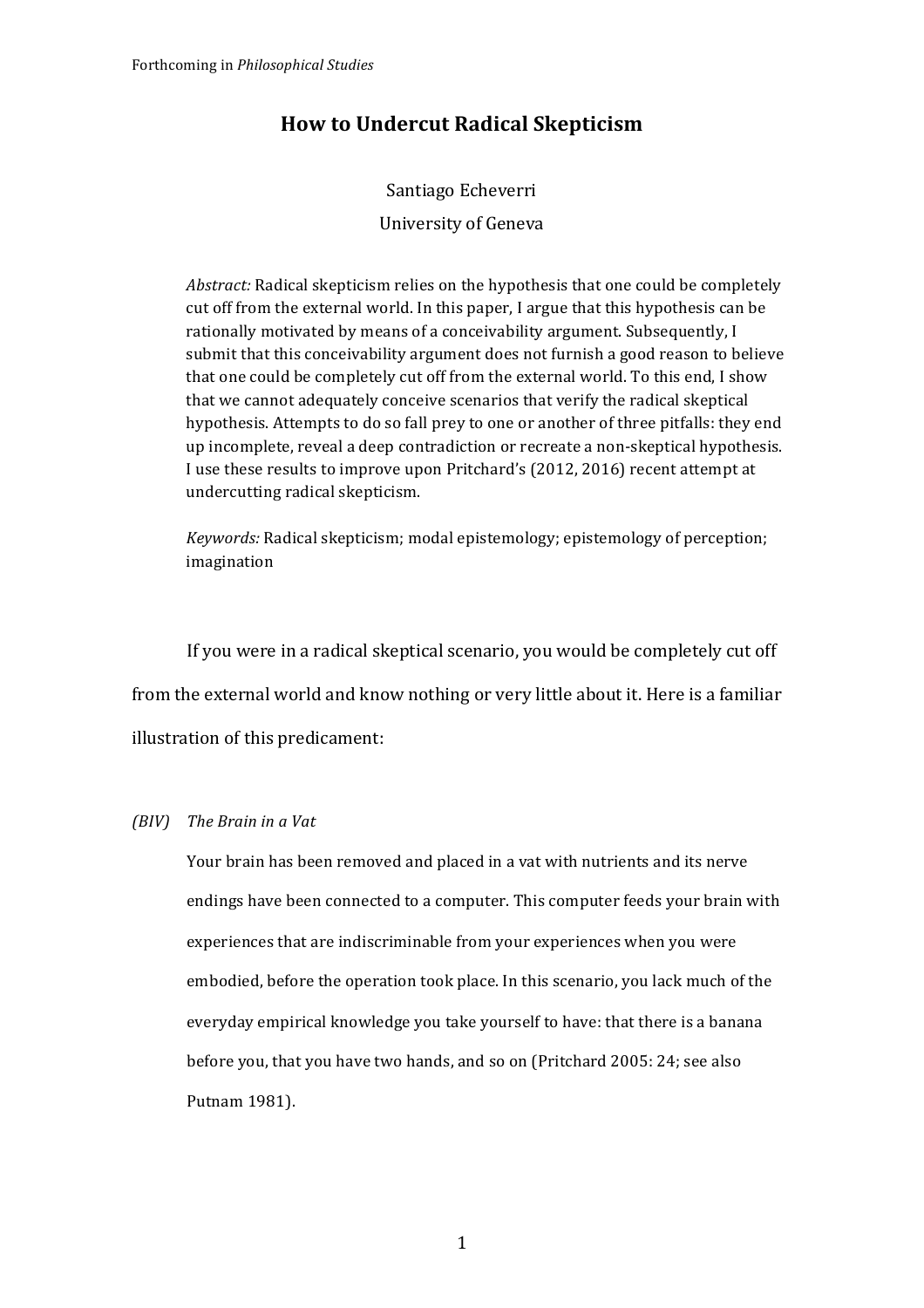Scenarios of this sort have often been used to formulate paradoxes (Byrne  $2004$ ; Pritchard  $2012$ ,  $2014$ ,  $2016$ ; Stroud 1984). A paradox arises from a set of propositions that strike us as individually true but collectively entail a contradiction. Although there are different formulations of the putative radical skeptical paradox, many of them exploit the following intuition:

#### *The modal intuition*

 

Even if you are in a paradigmatic case of perceptual knowledge, you *could* be in a radical skeptical scenario.

By a 'paradigmatic case of perceptual knowledge' I mean a situation in which the agent's cognitive and perceptual capacities are functioning properly, the observation conditions are normal, and she lacks reasons for doubt with regard to the target proposition  $(e.g., Stroud 1984; Williams 1991)$ .

Since the modal intuition plays a central role in many formulations of radical skepticism, anti-skeptics have good reason to take issue with it. To this end, they can pursue one of two paths. On the one hand, they can grant the modal intuition but provide independent arguments to revise it. Let us term this the 'overriding strategy'. On the other hand, they can argue that, appearances to the contrary notwithstanding, this is not a genuine intuition but a contentious theoretical claim based on faulty reasoning. Let us term this the 'undercutting strategy'.1

I shall pursue the undercutting strategy. I will argue that, since the modal intuition is not universally shared, it should be rationally motivated. In addition,

<sup>&</sup>lt;sup>1</sup> The terminology is from Pritchard  $(2012, 2016)$ . I come back to this distinction in Section 1.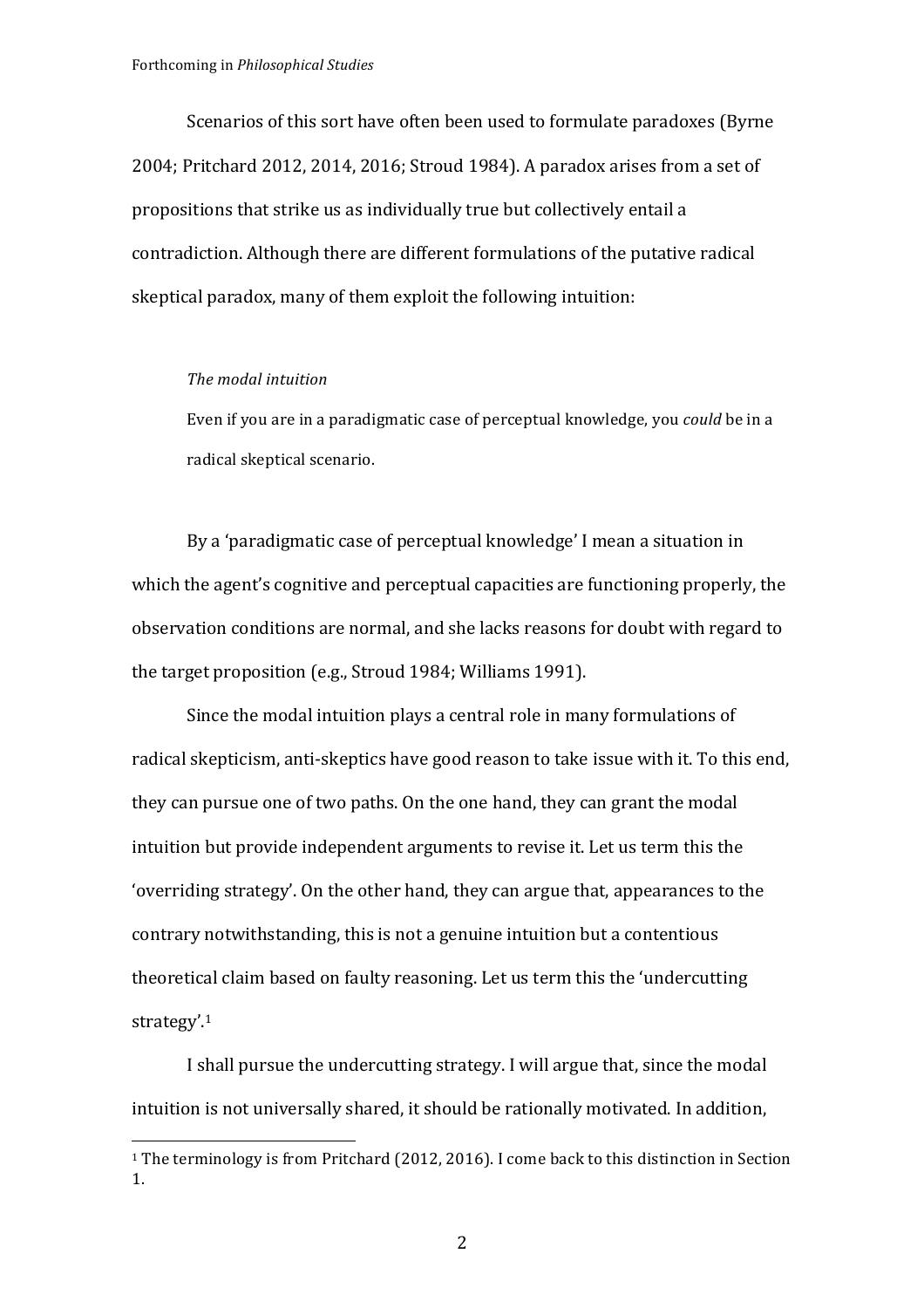the only possible way of rationally motivating the modal intuition is by *a priori* reasoning. Given the central role played by skeptical scenarios in discussions on radical skepticism, it is plausible to reconstruct this *a priori* reasoning as a conceivability argument to the effect that one could be completely cut off from the external world. I will contend that this conceivability argument fails to establish the desired conclusion. Hence, we can use this result to undercut any radical skeptical paradox that relies on the conception of radical skeptical scenarios.

The project of this paper is not without precedents. Indeed, philosophers such as Albritton  $(2011)$ , Clarke  $(1972)$ , Kung  $(2011)$ , and Levin  $(2000)$  have also criticized the modal intuition. Although their conclusions are broadly consistent with the main claims of this paper, they are also different in some crucial respects. These authors have insisted that the putative radical skeptical possibilities rest upon knowledge or justified beliefs about the external world. They have defended these conclusions by relying on a broad skepticism about knowledge of modality (Albritton 2011; Levin 2000), externalism about meaning (Albritton 2011) or a conception of philosophy as a pure inquiry that pursues a 'detached' or 'objective' understanding of the world (Clarke 1972; see also Stroud 1984 and Williams 1991). Interesting as these ideas are, none of them will play a role in the present paper. I will rather examine the attempt to conceive scenarios that verify radical skeptical hypotheses and show that these attempts fail to rationally motivate the modal intuition.<sup>2</sup>

In a series of insightful writings, Duncan Pritchard (2012, 2016) has sketched a rather different strategy. On his view, radical skeptical hypotheses are

 $2 \text{ In this respect, my project is closer to that of Kung (2011). Nevertheless, we rely on$ different conceptions of imagination, which result in different undercutting strategies. I compare my approach with Kung's in footnotes 15 and 17.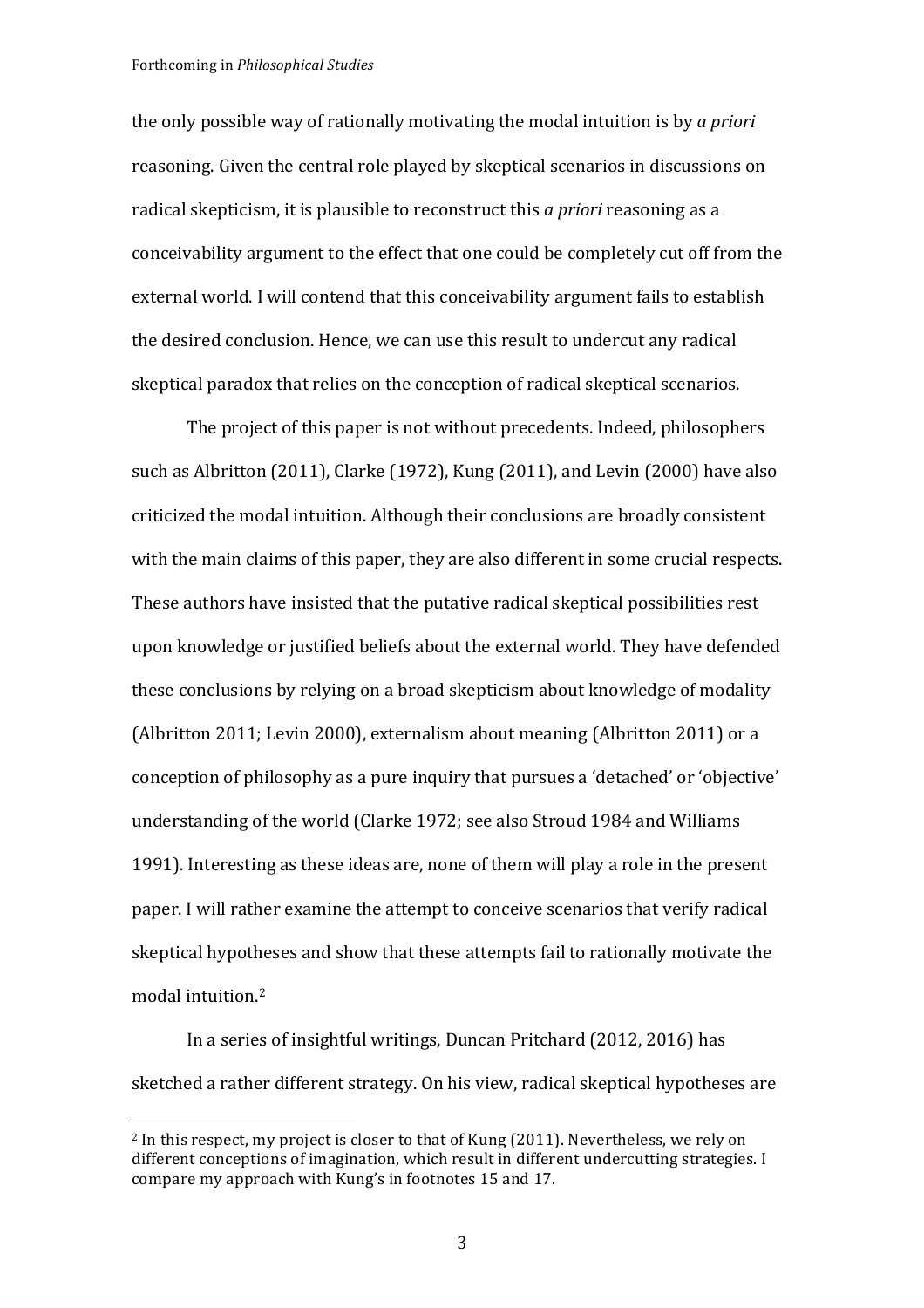Forthcoming in *Philosophical Studies*

never rationally motivated. For this reason, I will start with a critical analysis of Pritchard's approach (Sections 1-2). In my view, Pritchard's proposal fails on two counts. First, it does not accommodate the uncontroversial fact that the layperson may be *reluctant* to believe that she *could* be in a radical skeptical scenario. At the very least, she may take it to be an *open question* whether she could be in a radical skeptical scenario. Thus, if the layperson is to understand what is going on in the radical skeptical paradox, she should be rationally convinced that the corresponding skeptical hypotheses could obtain. Second, Pritchard overlooks the possibility that radical skeptical hypotheses could be rationally motivated by  $a$ *priori* reasoning (Section 3).

In the remainder of the paper, I sketch a new undercutting strategy. To this end, I offer a reconstruction of a conceivability argument that may be used to rationally motivate the claim that radical skeptical hypotheses are possible. Although this is not the only possible route to rationally motivate radical skeptical hypotheses, it captures the way radical skepticism has been understood in much recent epistemology (Section 4). I then argue that the conceivability argument does not provide good reasons to think that radical skeptical hypotheses are possible (Section 5). I use the results of the discussion to sketch an undercutting strategy that can be applied to any formulation of radical skepticism that relies on the modal intuition (Section  $6$ ). I conclude with an answer to a potential objection (Section 7).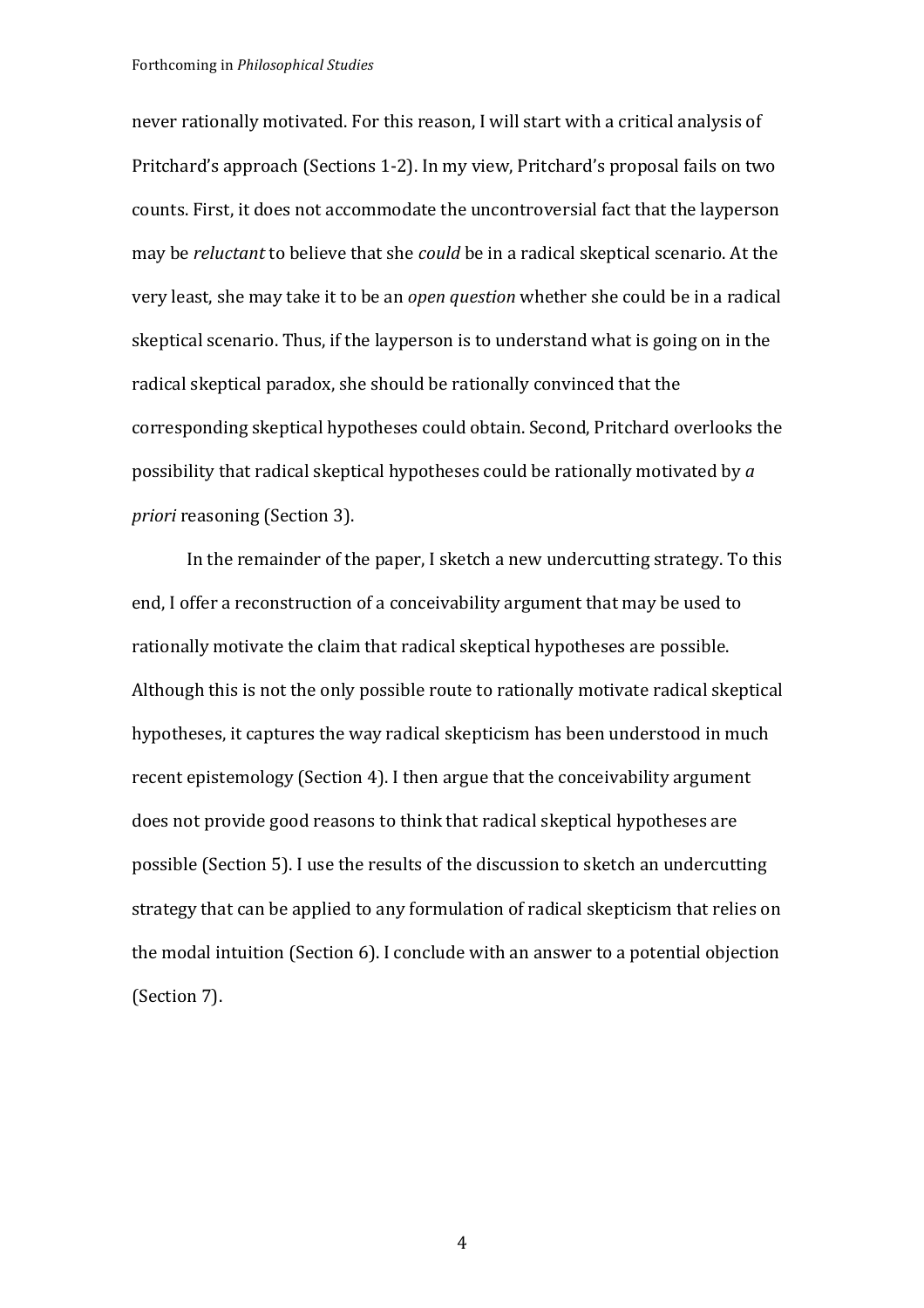# **1. Undercutting** *vs.* **Overriding Anti-Skeptical Strategies**

It has become usual to distinguish two different ways of formulating radical skepticism. On one interpretation, radical skepticism is a skeptical *position*. Hence, there is a (merely possible or actual) skeptic who takes on a number of commitments such as 'You do not know whether you are a BIV'. It has been pointed out that it is very hard for the skeptic to hold a coherent position. Indeed, some philosophers have suggested that the radical skeptic cannot genuinely believe what she asserts (e.g., Greco 2012) or that her commitments presuppose a belief in the proposition they deny, so they are incoherent (e.g., Sosa 2011; Strawson 1985).

There is another interpretation of radical skepticism that cannot be dismissed in any of these ways. On this view, radical skepticism is a *paradox* that arises from a set of intuitions that strike us as individually true but collectively entail a contradiction (Byrne 2004; Pritchard 2012, 2014, 2016; Stroud 1984). As Pritchard nicely puts it: "The dispute with the 'skeptic' is in fact a quarrel that is completely internal to our conceptual realm, and hence it is an argument with ourselves" (Pritchard 2016: 161).

Pritchard distinguishes two different strategies to solve the skeptical paradox: overriding and undercutting strategies. According to the overriding strategy, radical skepticism is a *bona fide* paradox, for "it arises out of our most fundamental epistemological commitments" (Pritchard 2016: 161). Given this interpretation, the anti-skeptic will seek to provide independent arguments to revise (some of) those pre-theoretical commitments in such a way that the contradiction is removed. The undercutting strategy, by contrast, denies that the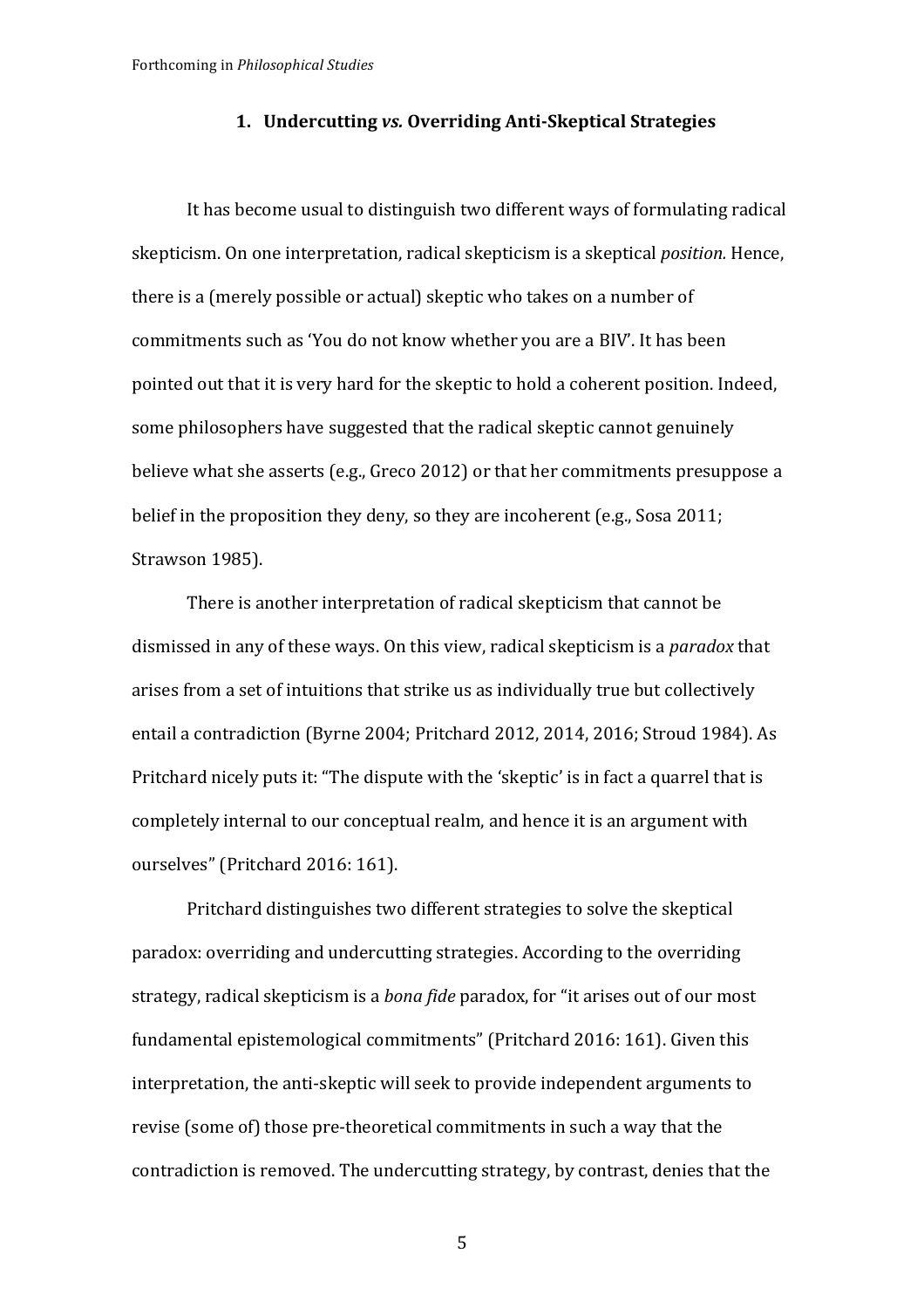skeptical paradox is a genuine paradox. Indeed, it claims that radical skepticism "smuggles contentious theoretical claims into the set-up of the skeptical argument, disguised as common sense" (Pritchard 2016:  $172$ ).<sup>3</sup>

As Pritchard rightly observes, there is some reason to prefer an undercutting to an overriding solution. If one offers an overriding solution, there is a sense in which one has *reaffirmed* the paradox. One has granted that, despite its intuitive character, a theoretical revision of our concepts is called for. Hence, "the philosophical pull of skepticism will continue even after we have adopted the relevant anti-skeptical stance" (Pritchard 2012: 133), leaving us with some intellectual uneasiness. This intellectual uneasiness will be appeased, however, if we manage to demonstrate that the paradox is not genuine at all. Thus, other things being equal, we should try to undercut radical skepticism rather than override it.

A good undercutting strategy should carry out two tasks. First, it should identify the dubious piece of reasoning underlying (some of) the putative intuitions that generate the contradiction. Second, it should deliver an account of how knowledge of everyday propositions is possible. In this paper, I focus on the first task. Although I am sympathetic to Pritchard's contention that we should try to undercut radical skepticism, I think that he mischaracterizes the nature of radical skeptical hypotheses.

 $3$  For similar distinctions, see Cassam (2007), Schiffer (1996: 330), and Williams (1991). I am using 'intuition' as roughly equivalent to a pre-theoretical or commonsense commitment. The reader is invited to rephrase the distinction between the two strategies within her preferred account of intuitions.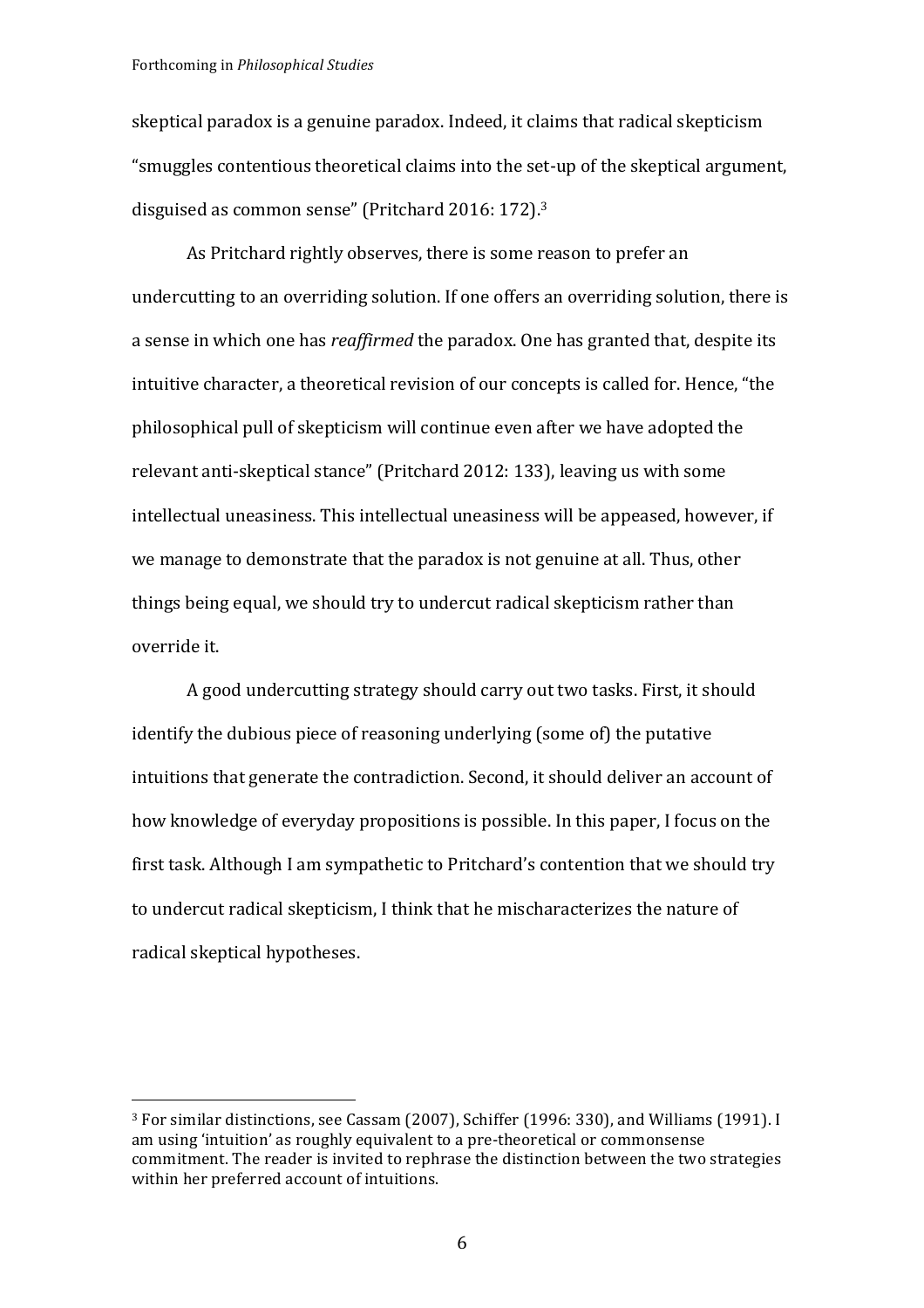#### **2. Merely Raised** *vs.* **Rationally Motivated Hypotheses**

Pritchard (2016) has sketched an undercutting strategy that combines epistemological disjunctivism and a Wittgensteinian account of hinge commitments in order to respond to two formulations of radical skepticism: one based on the closure principle and another based on the underdetermination principle. In this section, I present an aspect of his anti-skeptical strategy that is independent from epistemological disjunctivism and the theory of hinge commitments. This strategy exploits the distinction between merely raised and rationally motivated hypotheses. Pritchard's use of this distinction can be articulated as a four-step argument.

*Step 1:* There is an independently motivated distinction between two ways of introducing error-possibilities: *merely raised* and *rationally motivated errorpossibilities.*

*Step 2:* Each way of introducing an error-possibility imposes different rational requirements on us. If an error-possibility is rationally motivated, the agent ought to rule it out by providing independent reasons that speak to the specific grounds offered in support of the relevant error-possibility. If an error-possibility is merely raised, our agent may ignore it.

*Step 3:* Radical skeptical error-possibilities are, by their nature, merely raised. *Step 4:* Therefore, radical skeptical error-possibilities may be ignored.

Let us examine this four-step argument.

Step 1: Consider a version of Dretske's (1970) zebra scenario: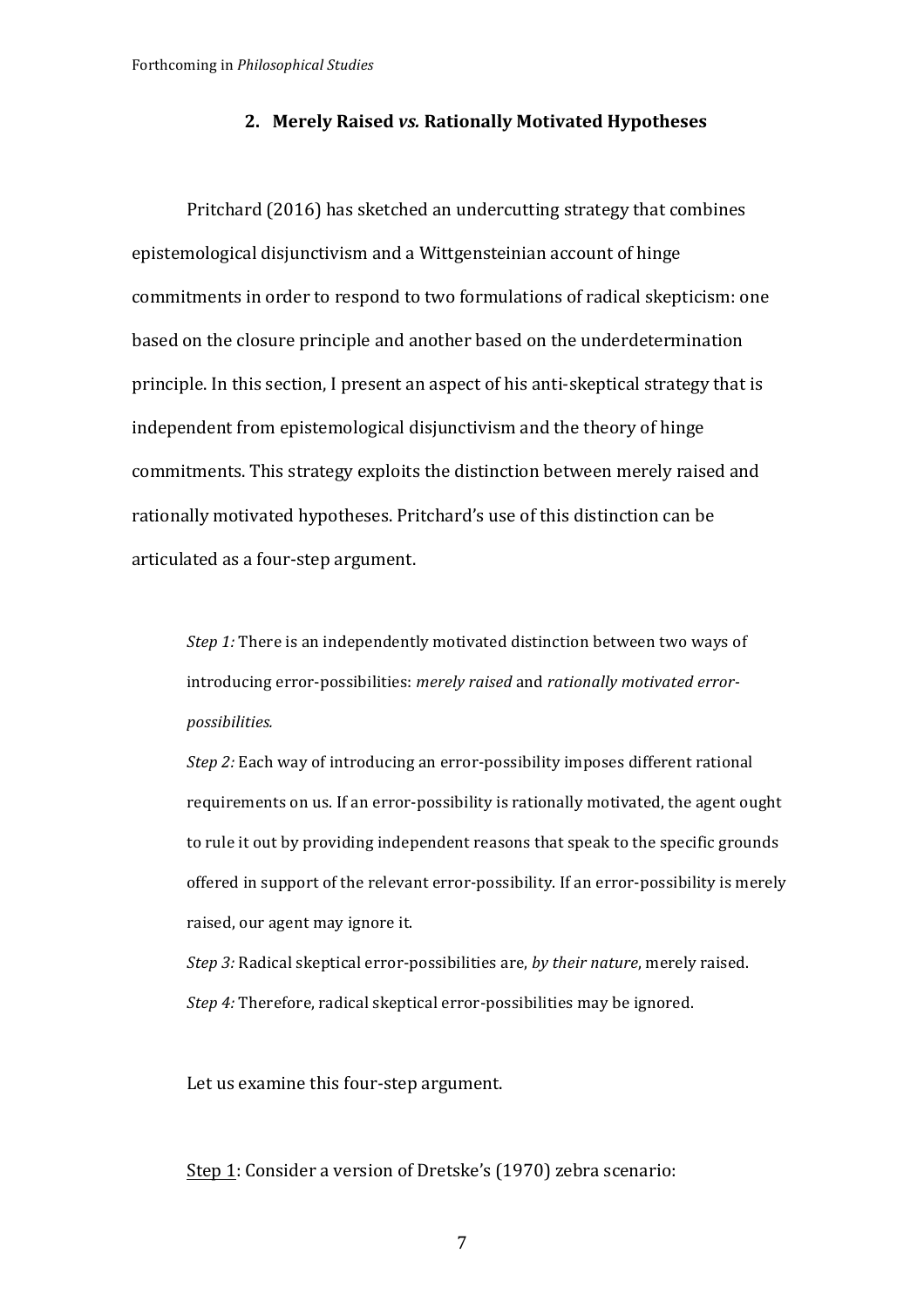#### *The zebra in the Zoo*

Suppose that Julia is in the zoo and sees a zebra in the zebra pen. Suppose further that Julia has normal vision, lacks expertise in zoology, and has performed no special checks on the animal. Many philosophers have the intuition that Julia is in a position to know that there is a zebra before her. Nevertheless, Julia's knowledge is consistent with her inability to discriminate the zebra from a cleverly disguised mule.

Suppose now that Julia becomes aware of the skeptical possibility that she is seeing a cleverly disguised mule. There are at least two ways in which this hypothesis could be introduced. One option would be to rationally motivate it. Carter and Pritchard (2016) provide the following characterization of rationally motivated error-possibilities:

#### *(RME) Rationally Motivated Error-Possibilities*

An agent, *S*, rationally motivates an error hypothesis *h* just in case *S* considers *h* because *h* is incompatible with the propositions *S* believes and *S* has rational support for *h* (Carter and Pritchard 2016: 982).

Julia's interlocutor could assert that he inspected the animal and noticed that its black stripes were painted on. Alternatively, he could point out that he heard from a good source that the only zebra in the zoo died the day before, so it was replaced with a painted mule.

This case would contrast with a merely raised error-possibility: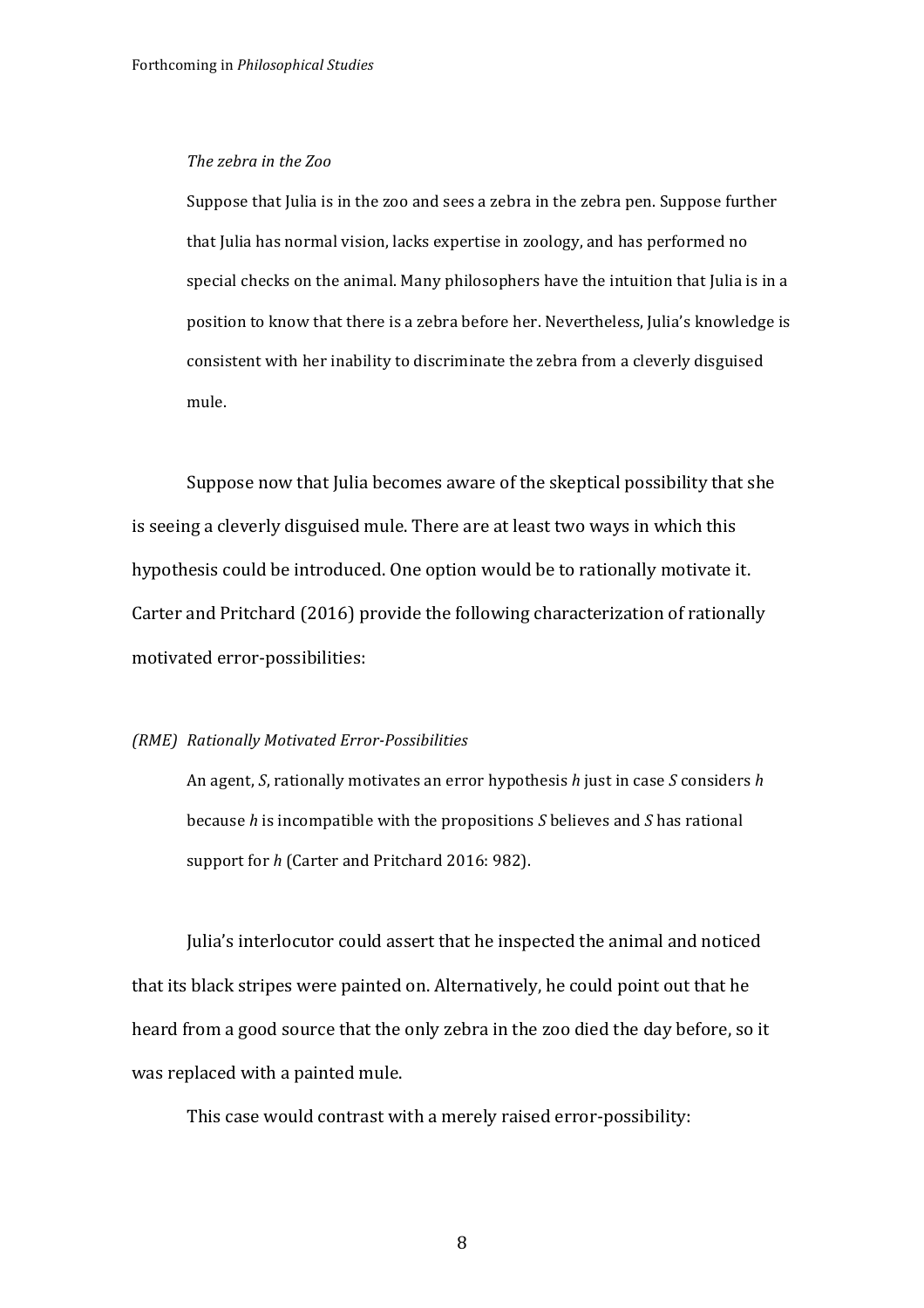#### *(MRE) Merely Raised Error-Possibilities*

An agent, *S*, merely raises an error hypothesis *h* just in case *S* considers *h* because *h* is incompatible with the propositions *S* believes (Carter and Pritchard 2016: 982).

MRE are analogous to hypotheses formulated "on a whim" (Pritchard forthcoming: 5). Plausibly enough, a hypothesis formulated on a whim "does not suffice to introduce a defeater" (Pritchard 2016: 159).

Step 2: Each way of introducing an error-possibility imposes different rational requirements on us. If Julia's interlocutor were to tell her that he had inspected the animal and noticed that its black stripes were painted on, one might expect Julia to perform a similar check on the animal. If her interlocutor invoked a good source, Julia ought to provide reasons to think that the source is not reliable. In any of these cases, Julia ought to furnish independent reasons that speak to the specific grounds offered in support of the error-possibility (Pritchard 2012: 124; Carter and Pritchard 2016: Section 3).

Consider now MRE. It seems wrong to expect Julia to provide independent reasons to defeat a hypothesis formulated on a whim. Hence, there is an epistemic asymmetry between RME and MRE. If Julia knows that there is a zebra before her, she can retain her perceptual knowledge even though she lacks independent rational support against the merely raised error-possibility.

Step 3: Radical skeptical error-possibilities are "*by their nature* bare—i.e., rationally unmotivated—error-possibilities" (Pritchard 2016: 140; see also 2012: 129, 149, 151). Pritchard defends this claim by means of two arguments.

The first argument is that radical skeptical error-possibilities cannot be *empirically* motivated without incoherence: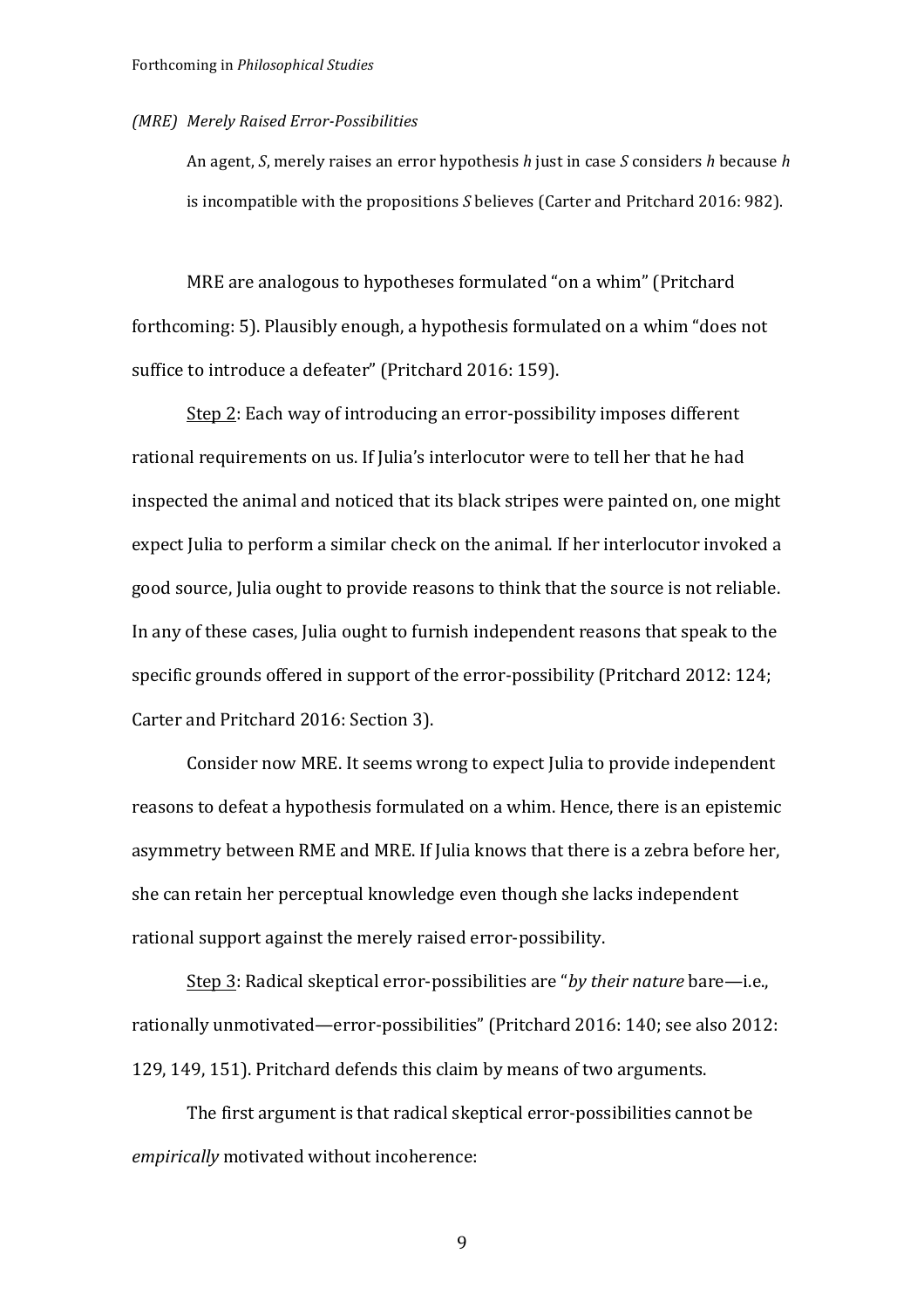[T]he very idea of there being empirical grounds for thinking that we are the victims of a radical skeptical scenario is itself problematic. [...] Because it is in the very nature of radical skeptical hypotheses that they call one's empirical beliefs into question *en masse*, it is therefore inevitable that they will call into question whatever empirical basis one takes oneself to have for supposing such a hypothesis to be true (Pritchard 2012: 126-7).

The second argument is that, if one tried to rationally motivate radical skeptical-error possibilities, one would be led to construe radical skepticism as a *position* and not as a *paradox:* 

 $[A]$ ny form of radical skepticism that incorporates an appeal to empirical grounds in support of radical skeptical hypotheses would inevitably be drawn down the road of offering their skepticism as a position rather than a paradox. This is because it is in the very nature of radical skepticism *qua* paradox that it is meant to be simply extracting deep tensions within our own commitments, rather than being in the business of putting forward commitments of its own (Pritchard 2012: 128).

Step 4: If radical skeptical error-possibilities are merely raised, we are

spared the impossible task of trying to demonstrate that agents have an independent reflectively accessible rational basis for excluding radical skeptical hypotheses (Pritchard 2012: 151; see also Pritchard 2016: 140-1).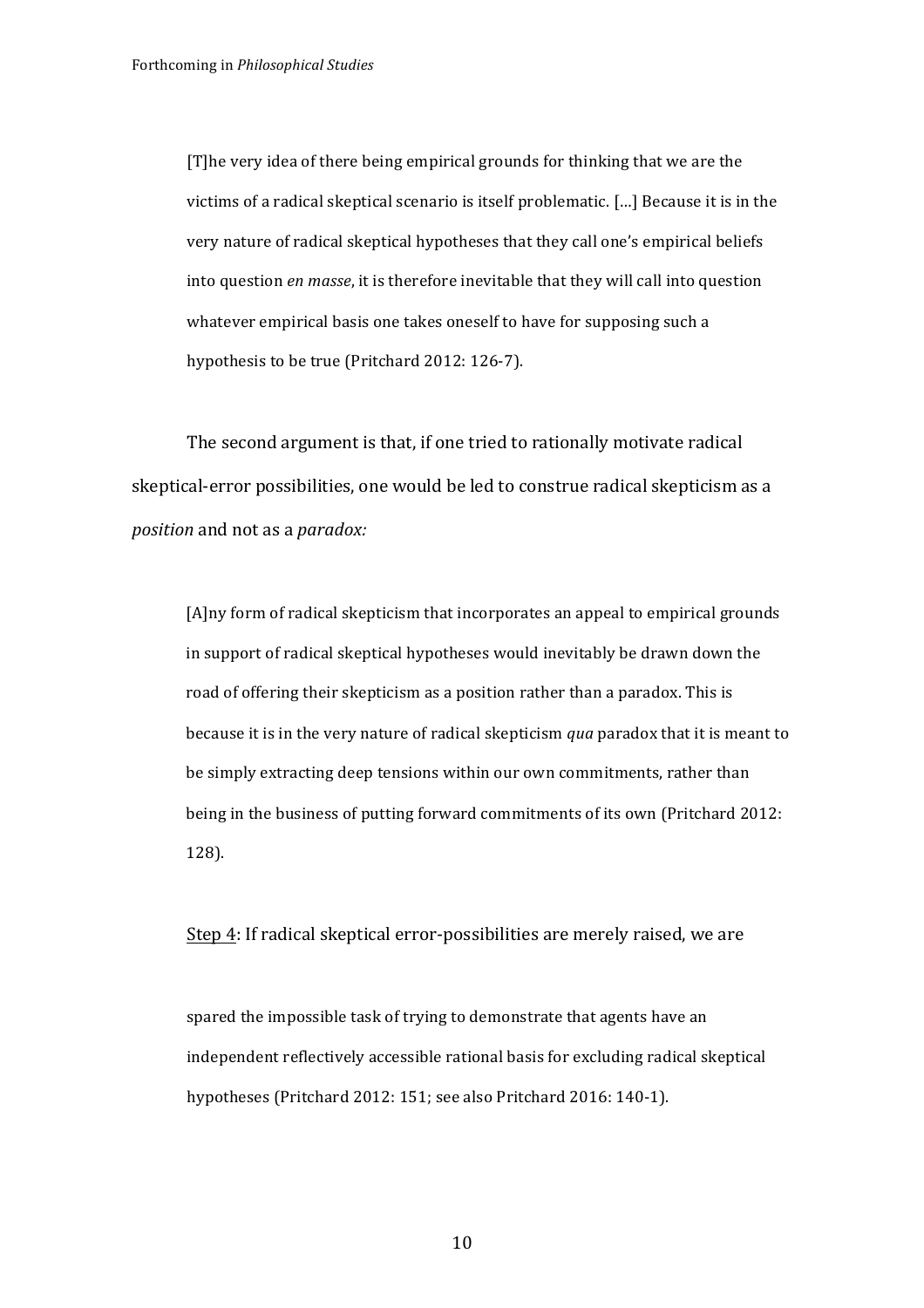If our subject has a piece of perceptual knowledge, being unable to provide reasons that speak to the falsity of the target error-possibility will not lead her to lose it.

I accept Steps 1-2 but reject Step 3.

# **3. Two Rejoinders to Step 3**

Consider the second argument. Those who try to rationally motivate a radical skeptical error-possibility "would inevitably be drawn down the road of offering their skepticism as a position rather than a paradox". Suppose one is interested in the formulation of radical skepticism as a paradox but also thinks that it is not a genuine paradox at all. In this case, one might undercut the putative paradox by criticizing the *rational motivations* invoked by philosophers in order to pass it off as a genuine paradox. Thus, it is not true that examining the rational motivations of radical skeptical error-possibilities would inevitably lead us to construe radical skepticism as a position. Instead, this could be part and parcel of an undercutting strategy (Section 1).

In his paper "Sceptical Intuitions", Pritchard (2014: 215) concedes that, "[w]hile many philosophers would grant that intuition points to the truth of  $[the]$ proposition [that I am unable to know that I am not a BIV], it is certainly not a claim that one would expect to find a non-philosopher making". Later on, he adds: "the premises of this 'paradox' will strike the philosophically uninitiated as obviously false"  $(221;$  see also Sosa 1999: 152 n 16). As a result, there is a mismatch between the way the layperson reacts to the skeptical error-possibility and the way the expert philosopher reacts to it. What explains this mismatch?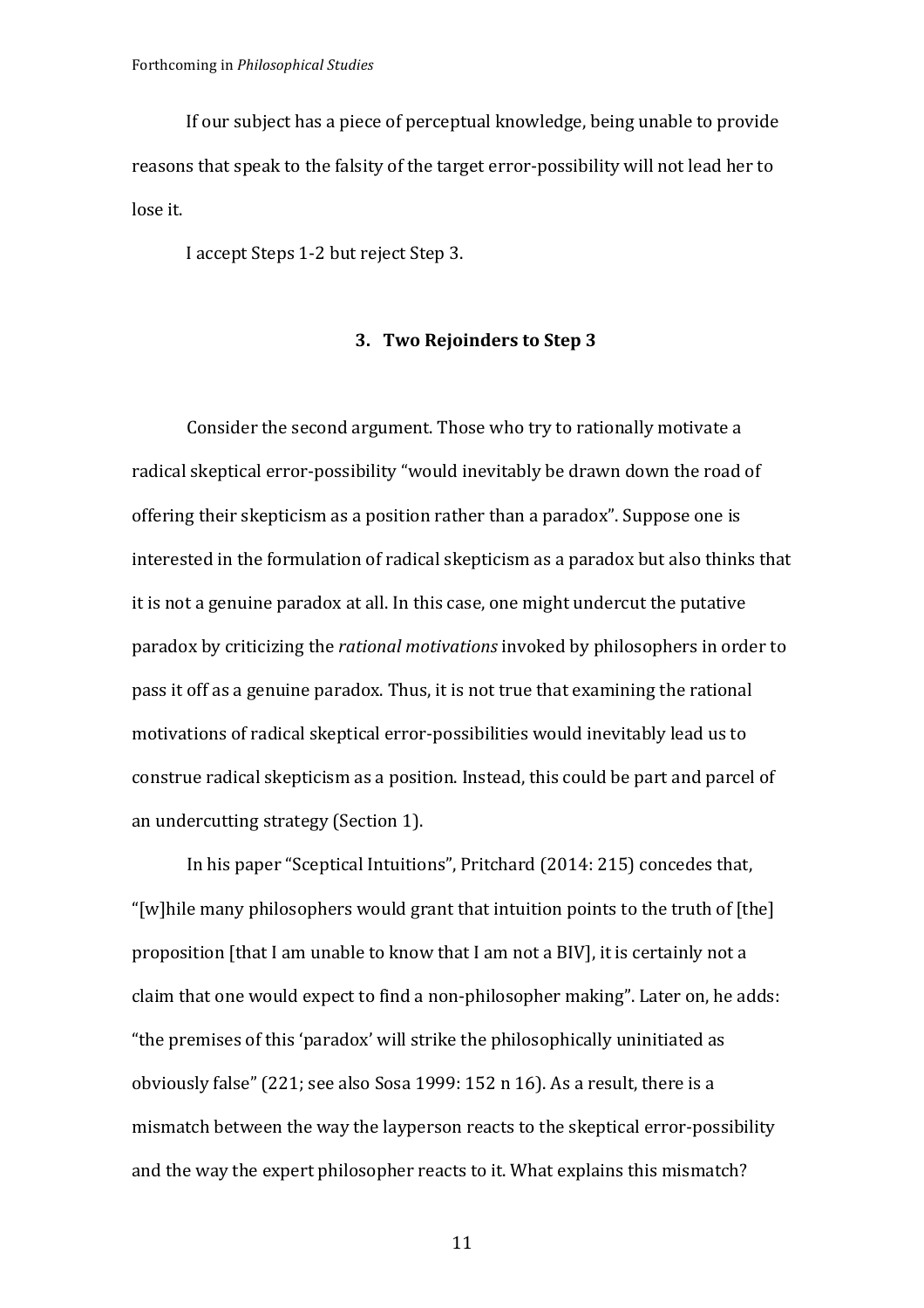Pritchard admits that, "with a certain degree of philosophical ingenuity one can get ordinary folk to realize that, on reflection, there is a paradox in play here" (2014: 220-1). He then describes this as a process whereby the expert philosopher can *convince* the uninitiated to form the corresponding intuitive judgments (2014: 222).

Pritchard's second argument would go through if radical skepticism were a *bona fide* paradox. If it is not a *bona fide* paradox, however, it should be possible to identify the arguments that enabled the expert philosopher to convince the uninitiated that radical skepticism is a paradox. Recall now that many formulations of radical skepticism rely on this modal intuition: Even if you are in a paradigmatic case of perceptual knowledge, you *could* be in a radical skeptical scenario. There are two common reactions to this putative intuition: (1) either it strikes the uninitiated as implausible or  $(2)$  they may be reluctant to believe that the radical skeptical hypothesis is a *genuine* possibility. Hence, proponents of the radical skeptical paradox should offer an argument in favor of the modal intuition, i.e. an argument that explains why, appearances to the contrary notwithstanding, one *could* be completely cut off from the world.

According to Pritchard, merely raised error-possibilities are analogous to hypotheses formulated 'on a whim' (Section 2). Unfortunately, this account predicts that we cannot do anything to convince the uninitiated that the radical skeptical error-possibility *is* a possibility. According to the present view, however, there is something we can do: provide her with reasons to believe that the radical skeptical hypothesis *could* obtain.

What about the first argument? Pritchard is certainly right to hold that one cannot rationally motivate radical skeptical error-possibilities by empirical means.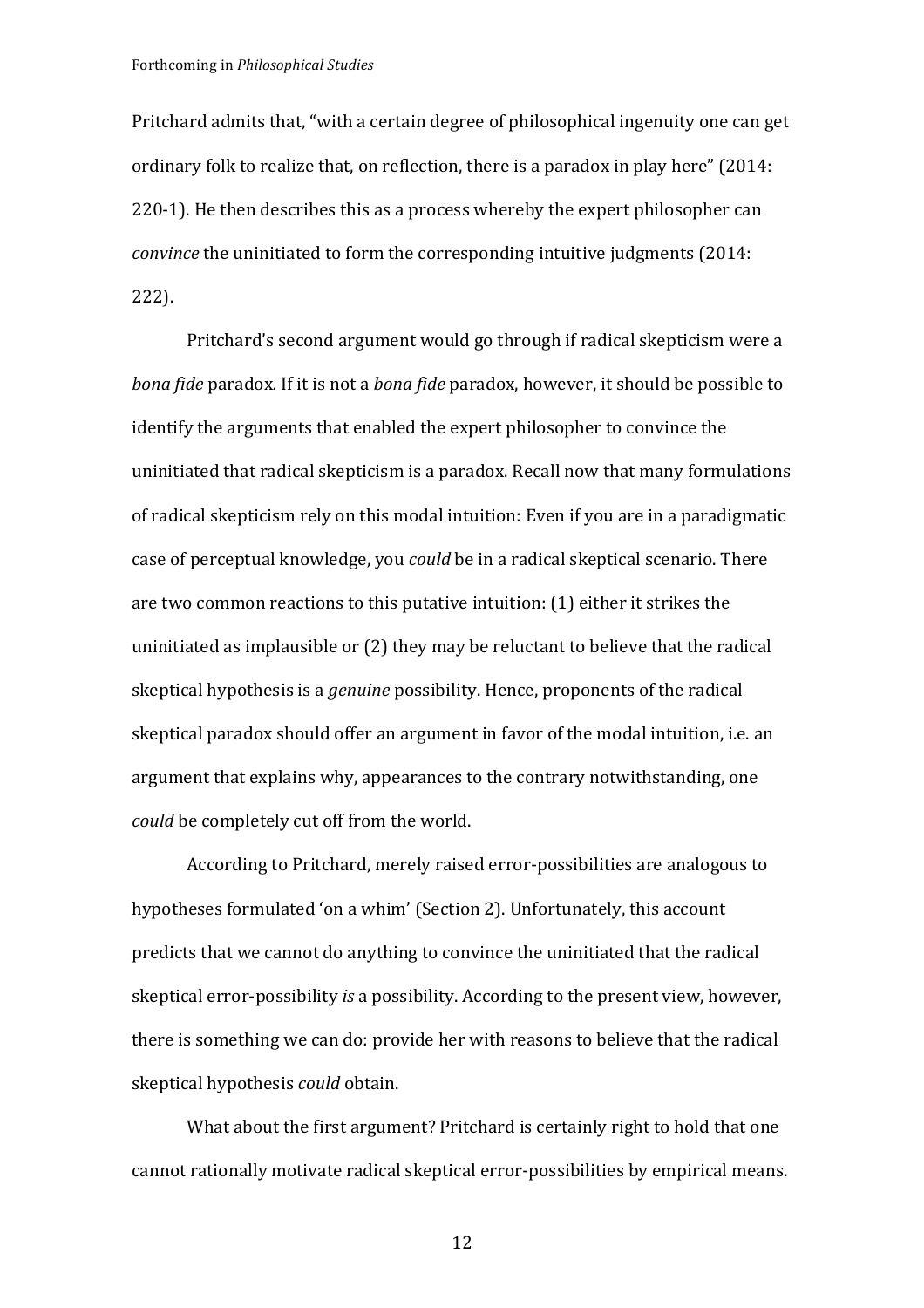Forthcoming in *Philosophical Studies*

 

Nevertheless, this remark would only support Pritchard's cause if we were prepared to endorse the empiricist claim that experience is our only source of reasons. Unfortunately, Pritchard has provided no argument for the truth of empiricism. Indeed, it is open for the proponent of the radical skeptical paradox to join so-called 'modal rationalists' (e.g., Bealer 2002; Chalmers 2002), and rationally motivate radical skeptical error-possibilities by *a priori* reasoning. In my view, this interpretation enables us to make sense of much contemporary work on radical skepticism.4

When philosophers introduce the radical skeptical problem, they often start by *conceiving* a radical skeptical scenario. To this end, they identify—by introspection—some features of what they take to be our epistemic situation when we are in paradigmatic cases of perceptual knowledge. Subsequently, they remove other features that, while being part of our epistemic situation when we are in paradigmatic cases of perceptual knowledge, would undermine the possession of knowledge of everyday propositions. Those philosophers will typically insist that, in radical skeptical scenarios, our perceptual experiences are indiscriminable from the experiences we would have if we were perceptually related to the world. Yet, we are disconnected from the world.

The upshot of this discussion is that we lack good reasons to think that radical skeptical hypotheses are, by their nature, merely raised. Hence, Pritchard's undercutting strategy fails. If there is an *a priori* route to rationally motivate radical skeptical error-possibilities, we are not spared the task of providing

 $4$  Pritchard (2012: 131-ff.; 2014: 221-ff.) concedes that, by engaging in philosophical *reflection* on our epistemic practices, the putative skeptical paradox can be shown to rest upon intuitive propositions. Nevertheless, he seems to restrict the use of reflection to motivate the underdetermination and the closure principles and not the skeptical hypotheses themselves. Unfortunately, Pritchard does not defend this restriction.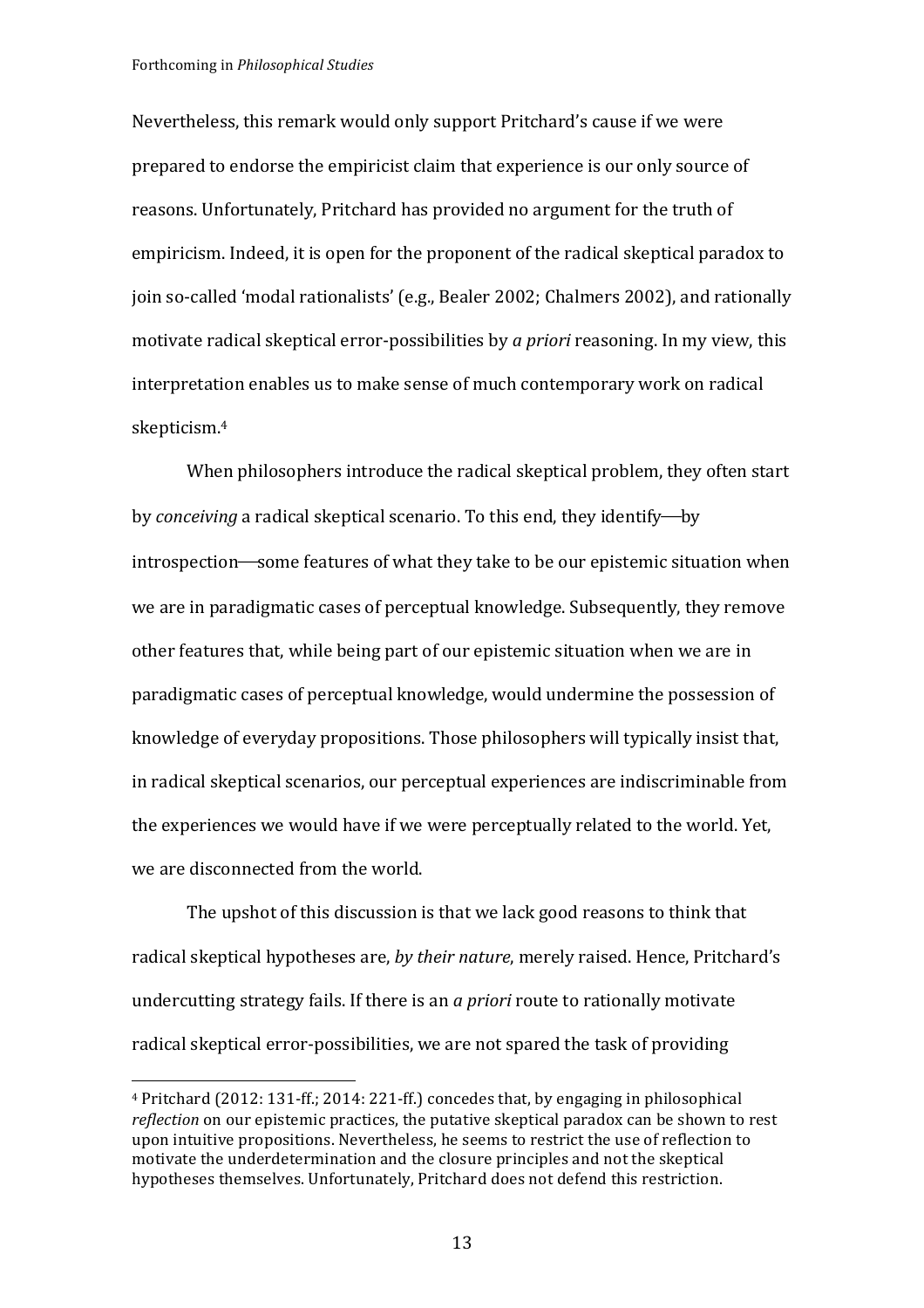independent reasons that speak to the specific *a priori* grounds one could offer in support of the radical skeptical error-possibility.

# **4. An** *A Priori* **Route to Radical Skepticism**

The claim that a hypothesis *h* is rationally motivated can be understood as implying that there are *conclusive* reasons that favor *h*. Alternatively, it can just mean that that there are *prima facie* reasons that favor *h*, i.e. reasons that can be defeated by new evidence or further reasoning (e.g., Pollock and Cruz 1999). My main claim is that radical skeptical error-possibilities can only be *prima facie* rationally motivated. Indeed, I hold that radical skeptical error-possibilities are based on faulty *a priori* reasoning.

If we take seriously the considerations from Section 3, we can try to identify a rational motivation for the claim that radical skeptical hypotheses could obtain. Here is my suggestion. We can reconstruct the radical skeptical hypothesis as the conclusion of a conceivability argument. This argument starts from a specific conception of our current perceptual experiences and concludes that it is still possible—in a sense I will specify below—that some properties of our current perceptual experiences are instantiated but we are cut off from the world.

#### *(CA)* The Conceivability Argument for Radical Skeptical Hypotheses

- (CA1) If I can adequately conceive that  $p$ , it is possible that  $p$ .
- (CA2) Suppose that I am in a paradigmatic case of perceptual knowledge: I have an experience as of a banana before me, the illumination conditions are normal, my visual system is in good order, I have ingested no drugs, and so on. Even in this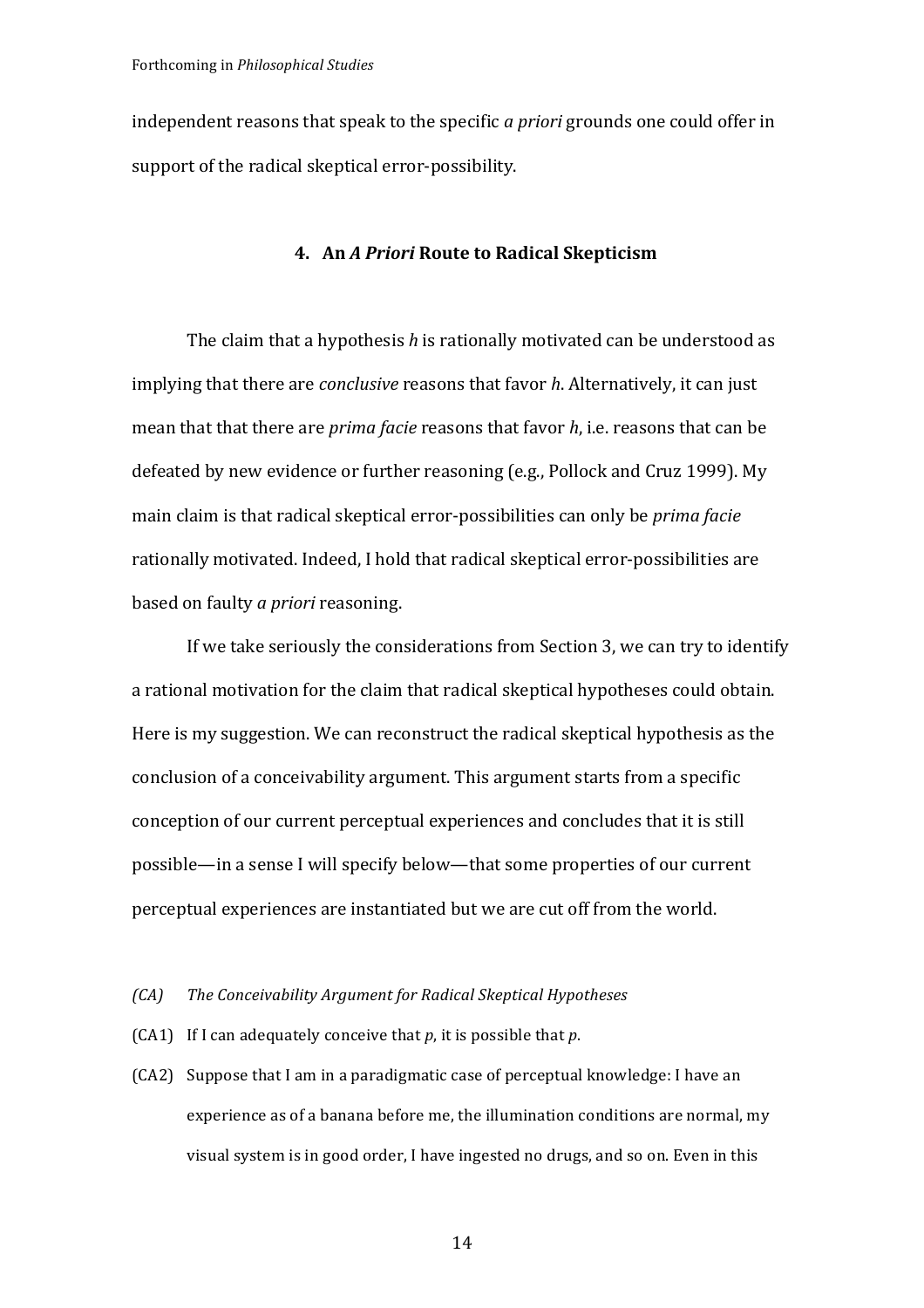case, I can adequately conceive that I have this perceptual experience but am completely cut off from the world.

 $(CA3)$  Therefore, it is possible that I have this perceptual experience but am completely cut off from the world.

A caveat is in order. I do not mean to imply that CA is the *only* way of rationally motivating radical skeptical error-possibilities. My claim is weaker: CA offers a rational motivation that skews Pritchard's undercutting strategy. Indeed, it constitutes a potential counterexample to his claim that "radical skeptical errorpossibilities are never epistemically motivated" (Pritchard 2012: 126). Thus, the anti-skeptic ought to provide independent reasons against CA. There might be other ways of justifying radical skeptical hypotheses that do not require the use of conceivability arguments. Still, I am not aware of any better alternative. And, even if there is a better alternative. CA offers a plausible reconstruction of the way radical skeptical hypotheses have often been introduced in discussions about radical skepticism.<sup>5</sup>

In what follows, I clarify the key concepts of CA: *possibility* and *adequate conception*.

<sup>&</sup>lt;sup>5</sup> I do not mean to imply that *any* use of conceivability offers an *a priori* route to rationally motivate modal claims. My claim is rather that conceivability is the natural strategy to rationally motivate radical skeptical hypotheses without introducing empirical grounds. At this stage of my argument, it is an open question whether CA offers an *a priori* route to rationally motivate radical skeptical hypotheses. I comment upon two other sources of modal knowledge in footnote 19.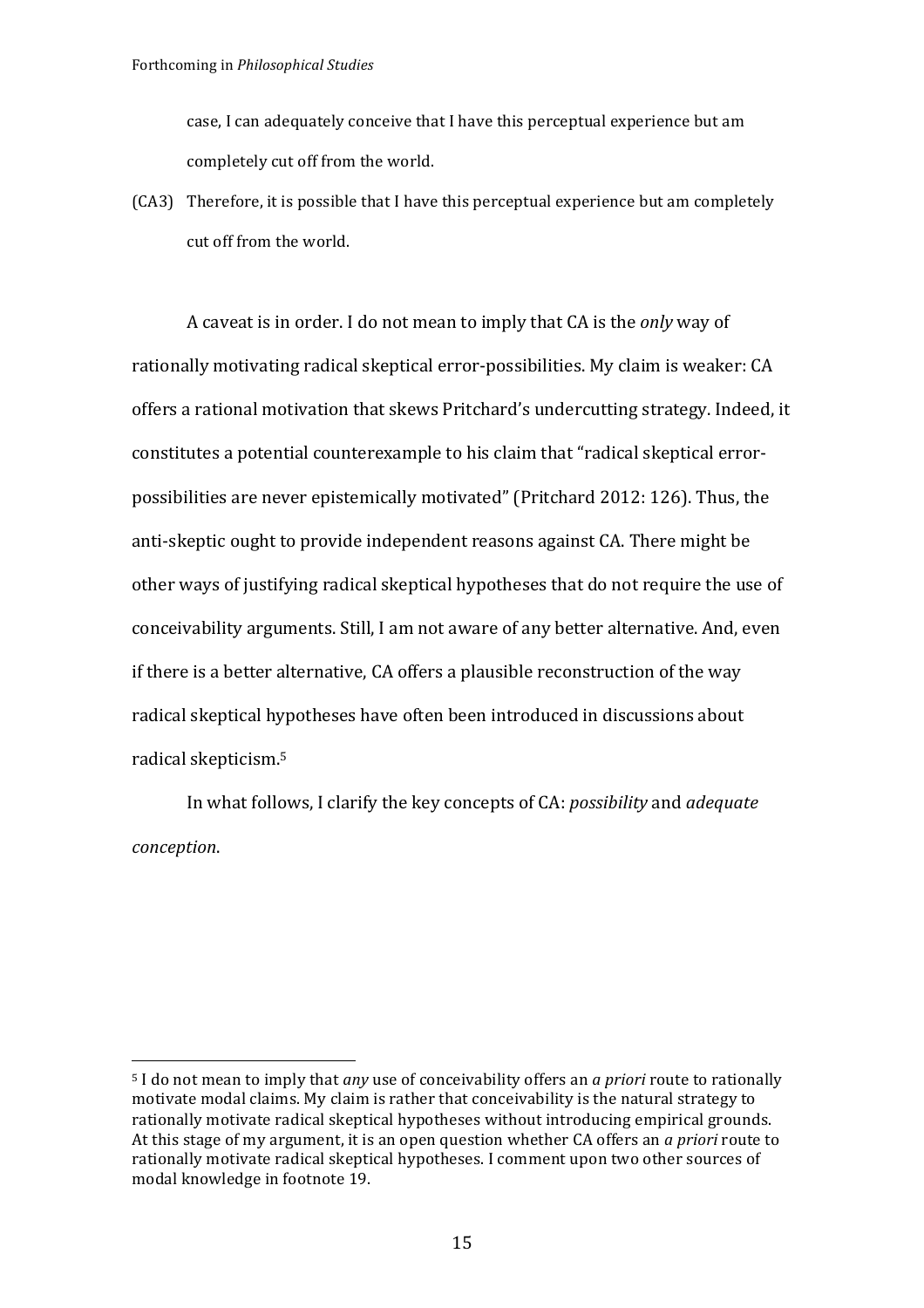#### *4.1. Possibility*

Although the claim that radical skeptical hypotheses are possible plays a prominent role in epistemology, it is not always crystal clear what sort of possibility is relevant to these discussions. In this section, I present some arguments that favor an interpretation of possibility as metaphysical. Although these arguments do not demonstrate that skeptical hypotheses *must* be metaphysically possible, they support the claim that construing them as metaphysically possible is *sufficient* to capture the way radical skeptical hypotheses are introduced in epistemology.<sup>6</sup>

Let us say that a hypothesis *h* is *epistemically possible* if and only if *h* is consistent with what the agent knows. This construal would face the following problem. Suppose that you know that there is a banana before you. Proponents of the radical skeptical paradox typically assume that radical skeptical hypotheses are not obviously inconsistent with your possession of this piece of knowledge. If radical skeptical hypotheses were epistemically possible, however, we would be unable to raise them in the first place (Beebe 2010: 463).

Let us say that a hypothesis *h* is *physically possible* if and only if *h* is consistent with the laws of nature of the actual world. Intuitively, our knowledge of the laws of nature is empirical. Yet, empirical knowledge is not available in the

 $6$  Defenders of the metaphysical reading include BonJour (2002), Graham (2007), Levin  $(2000)$ , Kung  $(2011)$ , Markie  $(1986)$ , and Pryor  $(2000)$ , Beebe  $(2010)$  argues that a skeptical hypothesis does not need to be metaphysically possible in order to be epistemically significant. His argument is based on an example from theism. If there is a God, the hypothesis that there is no God is necessarily false. Yet, one might use this hypothesis to formulate a skeptical argument against theism. Although I accept the counterexample. I do not think it undermines the present approach. All I need is the claim that the metaphysical possibility of *some* skeptical hypotheses is—maybe conjoined with other conditions—sufficient to make them epistemically significant.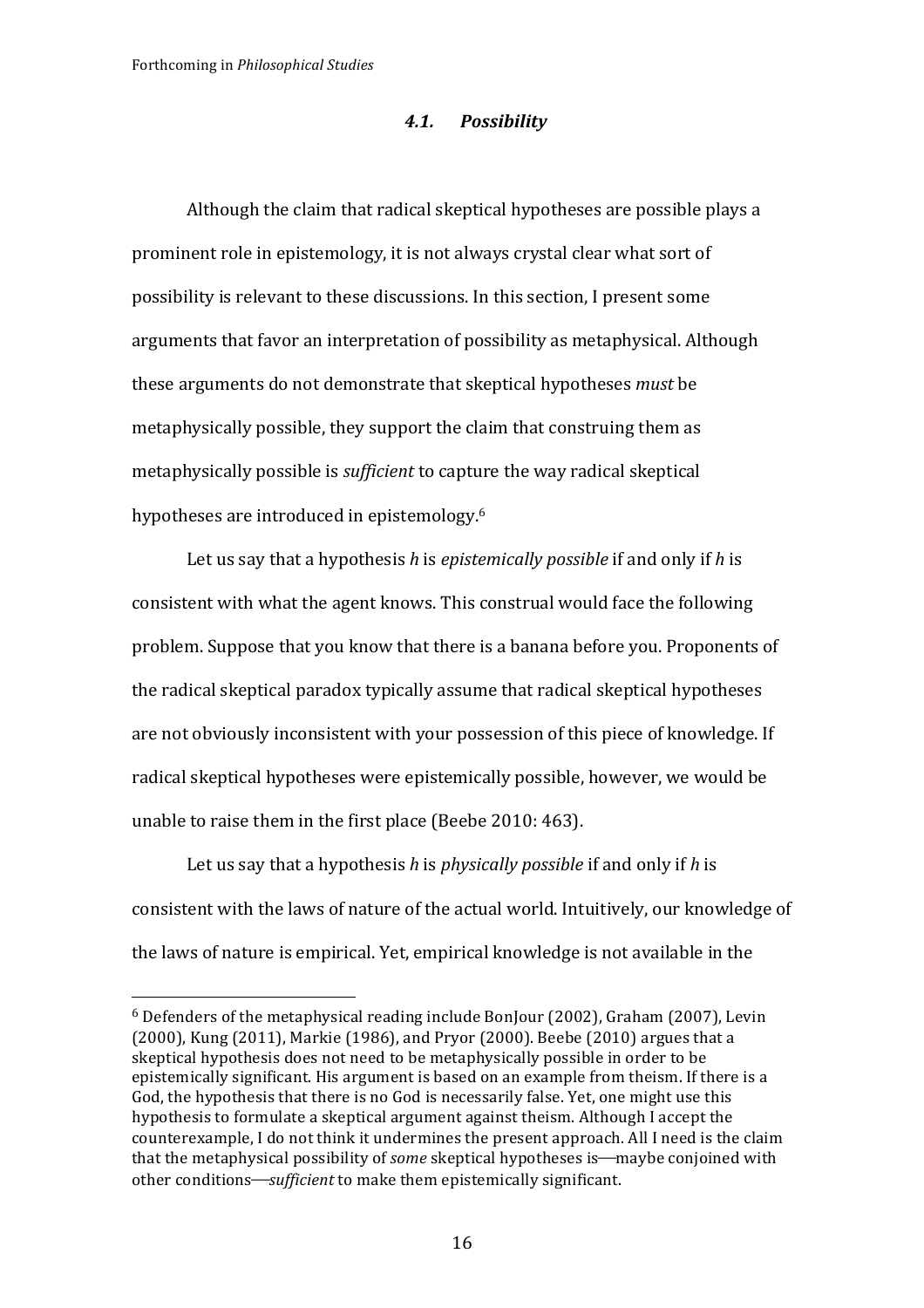Forthcoming in *Philosophical Studies*

context of a discussion on radical skepticism (Section 2). Therefore, it would be ill advised to argue for the physical possibility of radical skeptical hypotheses via conceivability arguments. 

One might think that the relevant possibility is *logical*.<sup>7</sup> Let us say that a hypothesis *h* is *logically possible* if and only if *h* is not a contradiction or does not entail a contradiction. Unfortunately, this characterization does not capture the way radical skeptical hypotheses have been understood in recent epistemology. As Burgess (2008: 230) observes, logical possibility does not admit of degrees. A hypothesis cannot be a *little bit* contradictory. Logical possibility is a binary property: either a hypothesis is logically coherent or not (Saint-Germier 2015: 182). Error-possibilities, by contrast, admit of degrees. That is why we can consider radical skeptical error-possibilities as farther away from the actual world than garden-variety error-possibilities. Crucially, this ordering relation is taken for granted in most contemporary analyses of knowledge (Kung 2011: 390). Consider safety-based accounts. Roughly, if one knows that  $p$ , one could not have falsely believed  $p$  in (most) nearby possible worlds. Since radical skeptical worlds are not close enough to the actual world, proponents of safety-based analyses think that knowledge of everyday propositions is compatible with far-off radical skeptical possibilities (e.g., Pritchard 2005; Sosa 1999). Hence, radical skeptical errorpossibilities are not merely logically possible. Their modal status ought to admit of degrees.

If radical skeptical error-possibilities are neither epistemic, nor physical, nor merely logical, what could they be? My suggestion is that they are

<sup>&</sup>lt;sup>7</sup> Neta (2004: 300) writes: "[I]t is logically possible for our perceptual experiences to occur just as they do occur whether we are hallucinating or enjoying veridical perception". Albritton  $(2011)$  rejects this logical approach.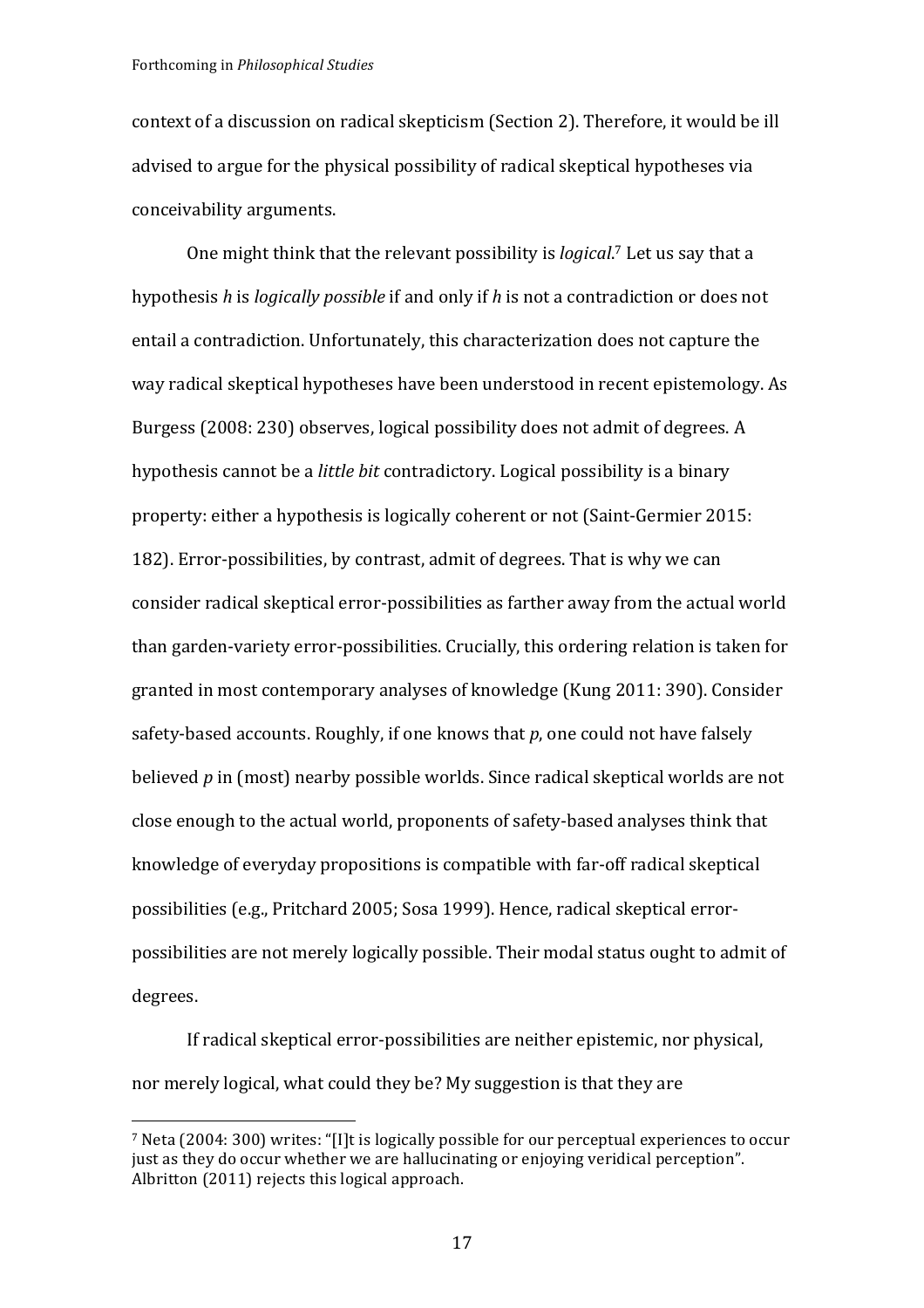metaphysical because, contrary to merely logical possibilities, metaphysical possibilities admit of degrees. To borrow an example from Burgess: some miraculous possibilities have been taken to be metaphysically possible. Yet, if those are cases in which some laws of nature have exceptions, they are not physical possibilities. In addition, it makes sense to consider miraculous possibilities as farther away from non-miraculous possibilities.

There is also a positive reason to understand radical skeptical hypotheses as metaphysically possible. If radical skeptical hypotheses are metaphysically possible, there are two genuine alternatives about how the world is: the external world hypothesis and the radical skeptical hypothesis. Both are ways the world could be, period. As Kung (2011: 389) rightly points out, this is a stronger reason for concern than just the claim: 'For all I know, I could be a BIV'.

Although I will not try to offer an analysis of metaphysical possibility, a rough indication will suffice. Let us say that a hypothesis *h* is metaphysically possible if and only if h is compatible with the nature of things. On this reading, CA purports to rationally motivate the claim that the nature of our current perceptual experience is compatible with our being disconnected from the world. $8$ 

<sup>&</sup>lt;sup>8</sup> This reading also fits the line of argument that motivates the so-called 'highest common factor' picture of experience (e.g., McDowell 1995). For reasons of space, I cannot examine the relations between CA and the highest common factor picture. All I can say is that my criticism of CA does not directly establish any claim on the nature of perceptual experience. Instead, it establishes the weaker claim that we lack good reasons to think that radical skeptical hypotheses are possible. See Section 6.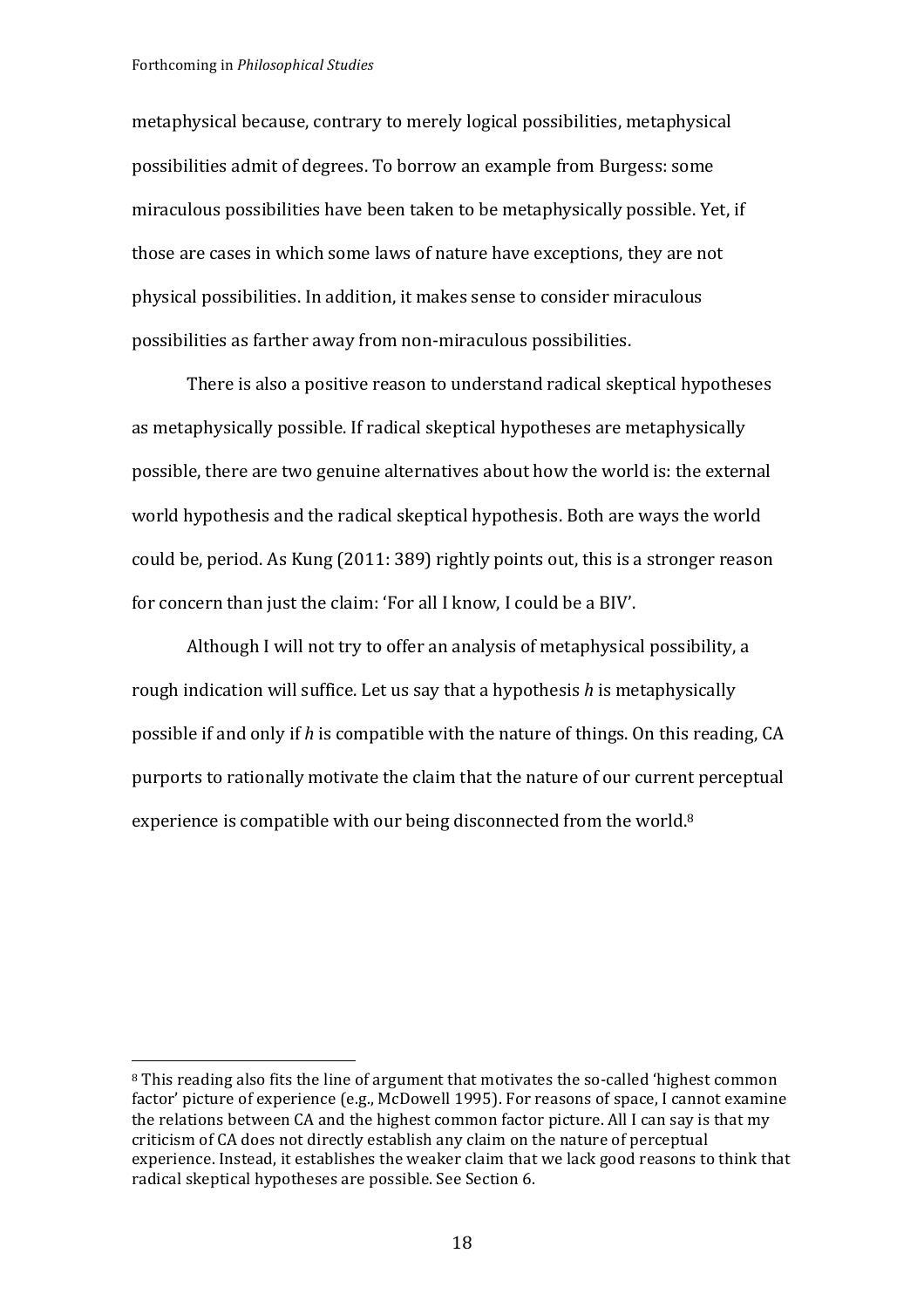# *4.2. Adequate Conception*

The philosophical notion of conception has no single, well-defined counterpart in ordinary language (Gendler and Hawthorne 2002). Thus, we should offer a characterization that fits its theoretical role. Let us say that a conception is a mental representation that seeks to offer rational support for a modal claim. I propose to follow Yablo (1993: 4) and say that, if a hypothesis *h* is *adequately* conceived, *h* is presented as possible. If *h* is presented as possible, one is in a mental state that

(i) is veridical only if possibly  $p$ , and (ii) moves [one] to believe that  $p$  is possible (Yablo 1993: 7).

Recall now that the layperson may be undecided as to whether radical skeptical hypotheses are metaphysically possible (Section 3). Thus, one may prompt them to conceive a skeptical scenario that presents the corresponding hypothesis *h* as possible and, as a result, moves them to believe that *h* is possible. Let us say that a scenario is (a part of) a possible world. We can construe (parts of) possible worlds either as complexes of objects, events, and properties or as descriptions of objects, events, and properties. The details will not matter here. If a scenario *s* verifies a radical skeptical hypothesis *h* then, if *s* were actual, *h* would be true (Yablo 1993: 27; see also Chalmers 2006: 77). The idea is that the adequate conception can present a hypothesis *h* as possible if and only if the subject has managed to construct a mental representation of a scenario *s* that verifies *h* and the subject realizes that the verification relation holds between *s* and *h*.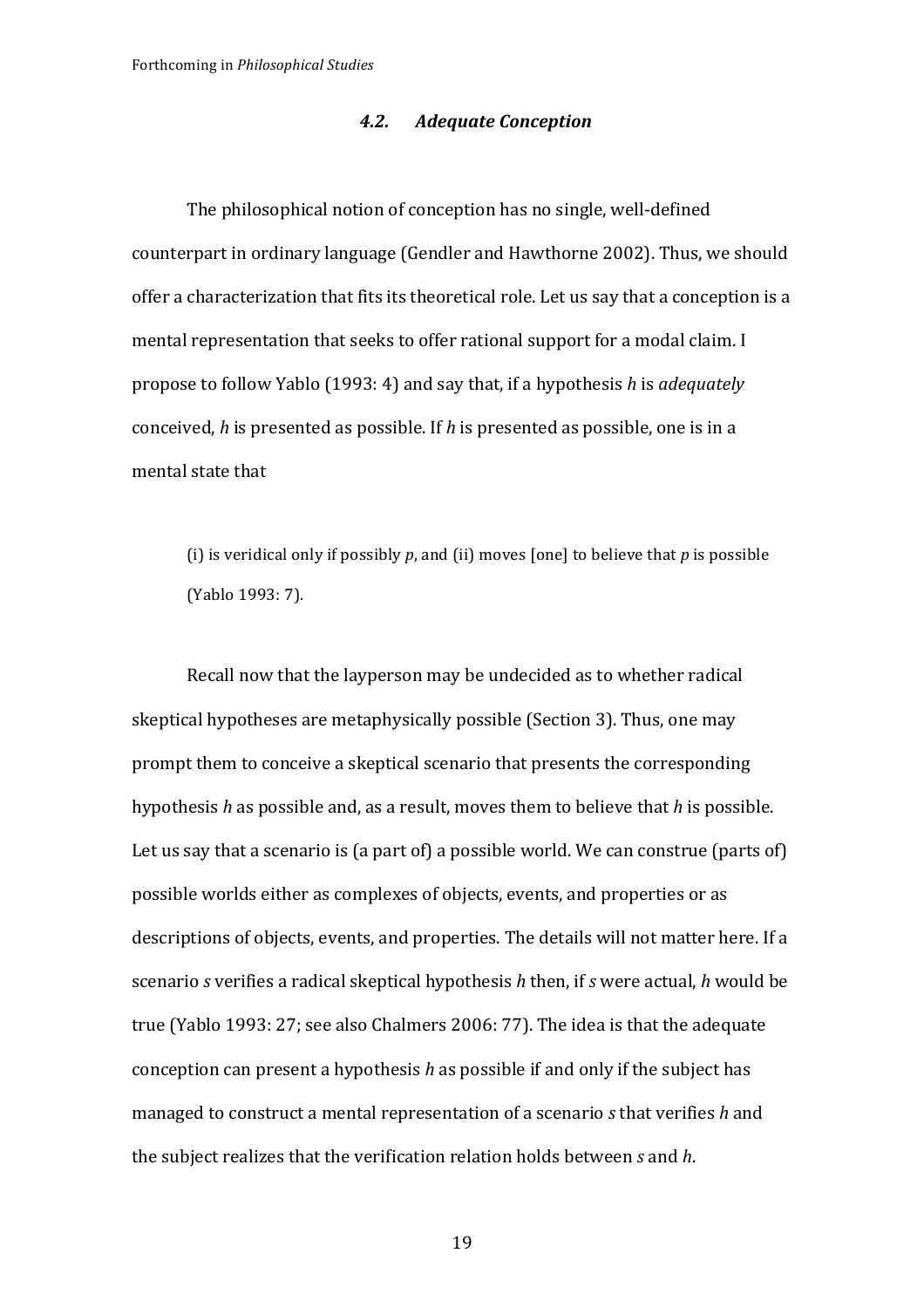Our next question is to determine the means of conceiving scenarios. A natural place to look is the theory of imagination. There is an influential view according to which imagination is a recreative mental state (Currie and Ravenscroft 2002: 41). On this approach, a state of imagining creates a 'facsimile' of other mental states, often called their counterparts (Goldman 2006: 42). Thus, there are as many different kinds of imagination as there are mental states one can recreate. We can distinguish two main families of imagination: perception-like imagination and belief-like imagination. In the former, one imagines, in a perception-like way, a scenario that verifies the corresponding hypothesis. In the latter, one imagines, in a belief-like way, a scenario that verifies the corresponding hypothesis.

Let us combine this two-fold distinction with Yablo's proposal. We can say that there are two main strategies to represent scenarios that verify radical skeptical hypotheses. One of them recreates scenarios in a perception-like way; the other recreates them in a belief-like way. Thus, one can generate the appearance that radical skeptical hypotheses are possible by engaging in either perception-like imagination or belief-like imagination (or a combination of both).

There are two broadly different strategies to block conceivability arguments. First, one could endorse some form of modal skepticism. One could either deny that we have (interesting) knowledge of modal facts (e.g., Van Inwagen 1998) or submit that conceivability is not a reliable guide to possibility (e.g., Byrne  $2007$ ; Levin  $2000$ .<sup>9</sup> Second, one could just claim, on a case-by-case basis, that we

<sup>&</sup>lt;sup>9</sup> Albritton (2011: 22) seems to be attracted by some form of modal skepticism: "*Some* such things, and not others, are no doubt possible, if only one knew it. But which ones? Not 'which ones are not merely possible but actual?' Just 'which ones are so much as *possible*?' We don't know, that's all. By hypothesis we don't. And neither do skeptics".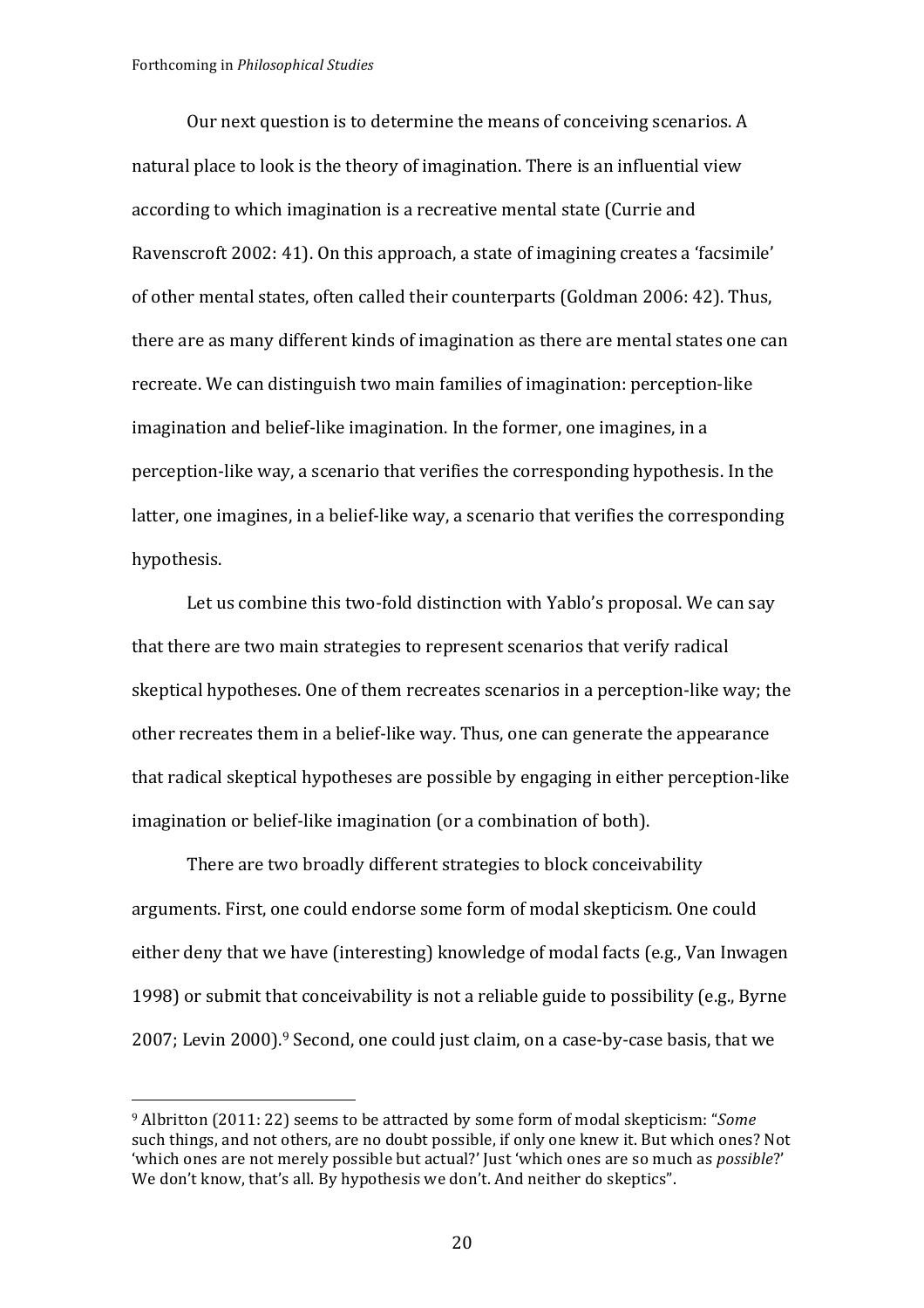cannot adequately conceive a scenario that verifies the relevant hypothesis. Following Chalmers (2002), there are at least three ways in which one's conception can reveal itself as inadequate:

*(INC) Incompleteness:* We are unable to fill in crucial details of the scenario.

- *(DC) Deep Contradictions:* When we reflect on the scenario, we discover *deep contradictions* that were not apparent at first sight.
- *(MIS) Misconception:* The scenarios we can adequately imagine do not verify any radical skeptical hypothesis. Instead, they verify another hypothesis in the vicinity.

The following methodological maxim seems plausible: Other things being equal, one's solution to the problem of radical skepticism should not involve the rejection of principles that enjoy widespread acceptance in philosophy. Given that conceivability arguments play a central role in other areas of philosophy, I will explore the second strategy.

My main claim is that we cannot adequately conceive radical skeptical scenarios. In other words, I reject premise CA2. When one is in a paradigmatic case of perceptual knowledge, one cannot adequately conceive that one has this perceptual experience but is completely cut off from the world. Any attempt at recreating radical skeptical scenarios in imagination is prey to one of Chalmers' pitfalls.

## **5. Conceiving Radical Skeptical Scenarios**

In this section, I defend three claims: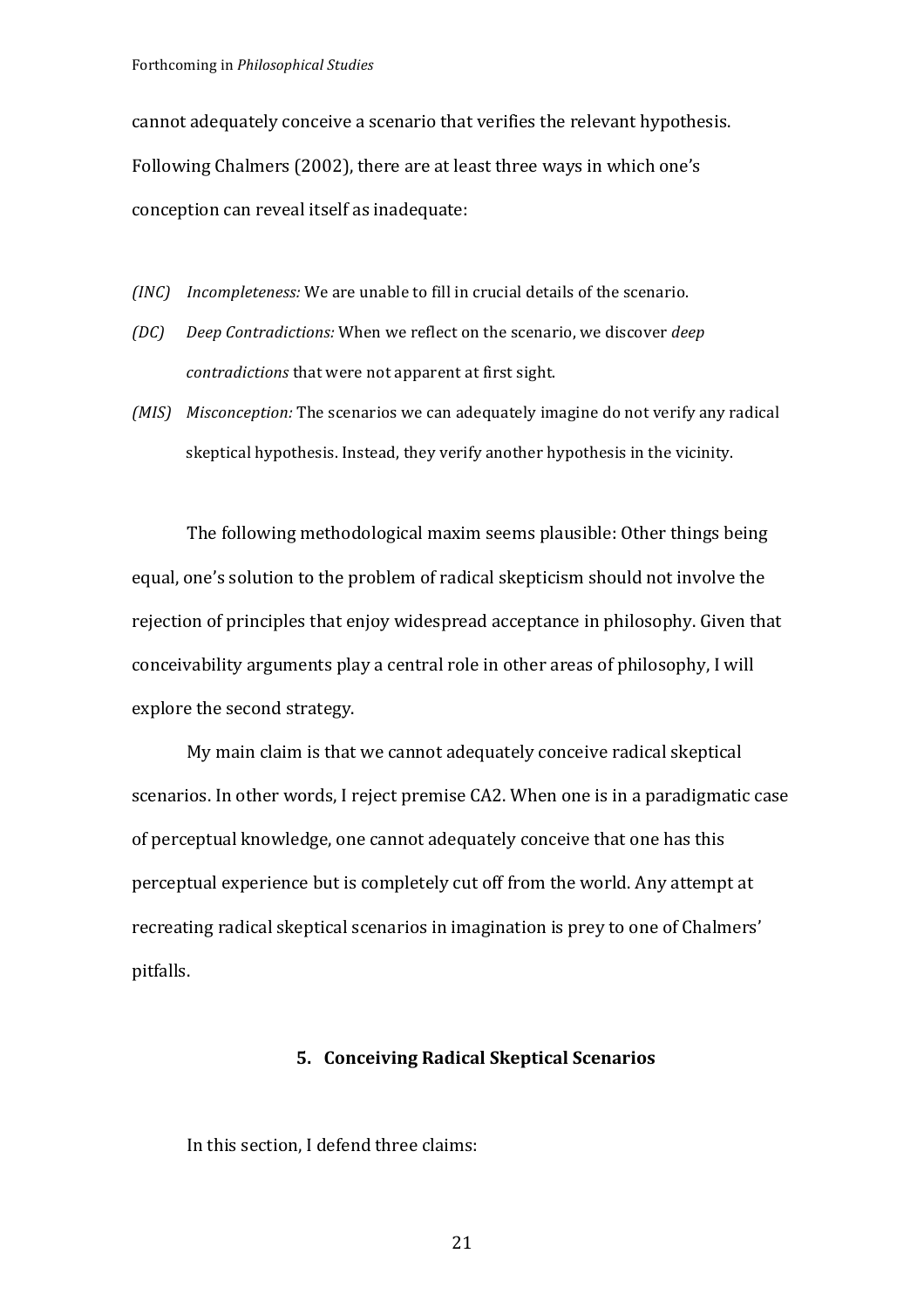*No Adequate Perception-Like Imagination:* We cannot adequately imagine, in a perception-like way, this perceptual experience as an experience with no world (Section 5.1).

*No Adequate Belief-Like Imagination:* We cannot adequately imagine, in a belieflike way, this perceptual experience as an experience with no world (Section 5.2).

*Misconception:* The scenarios we can adequately imagine do not verify any radical skeptical hypothesis. Instead, they verify another hypothesis in the vicinity  $(Section 5.3)$ .

# *5.1. Perception-Like Imagination*

Suppose that you are in a paradigmatic case of perceptual knowledge: you have an experience as of a banana before you, the illumination conditions are normal, your visual system is in good order, you have ingested no drugs, and so on. Could you visualize this visual experience as an experience with no world? Could you perceptually imagine that, right now, you are a BIV? I am afraid that you cannot do that. My first claim is that you cannot perceptually recreate your current visual experience being as it is but with no world (this claim can be generalized to other sensory modalities).

Reflect on the situation. You have a visual experience as of a banana before you. Now you have to perceptually imagine your visual experience as of a banana before you as the experience you would have if you were a BIV. In other words, you have to take up your current perceptual perspective on the banana but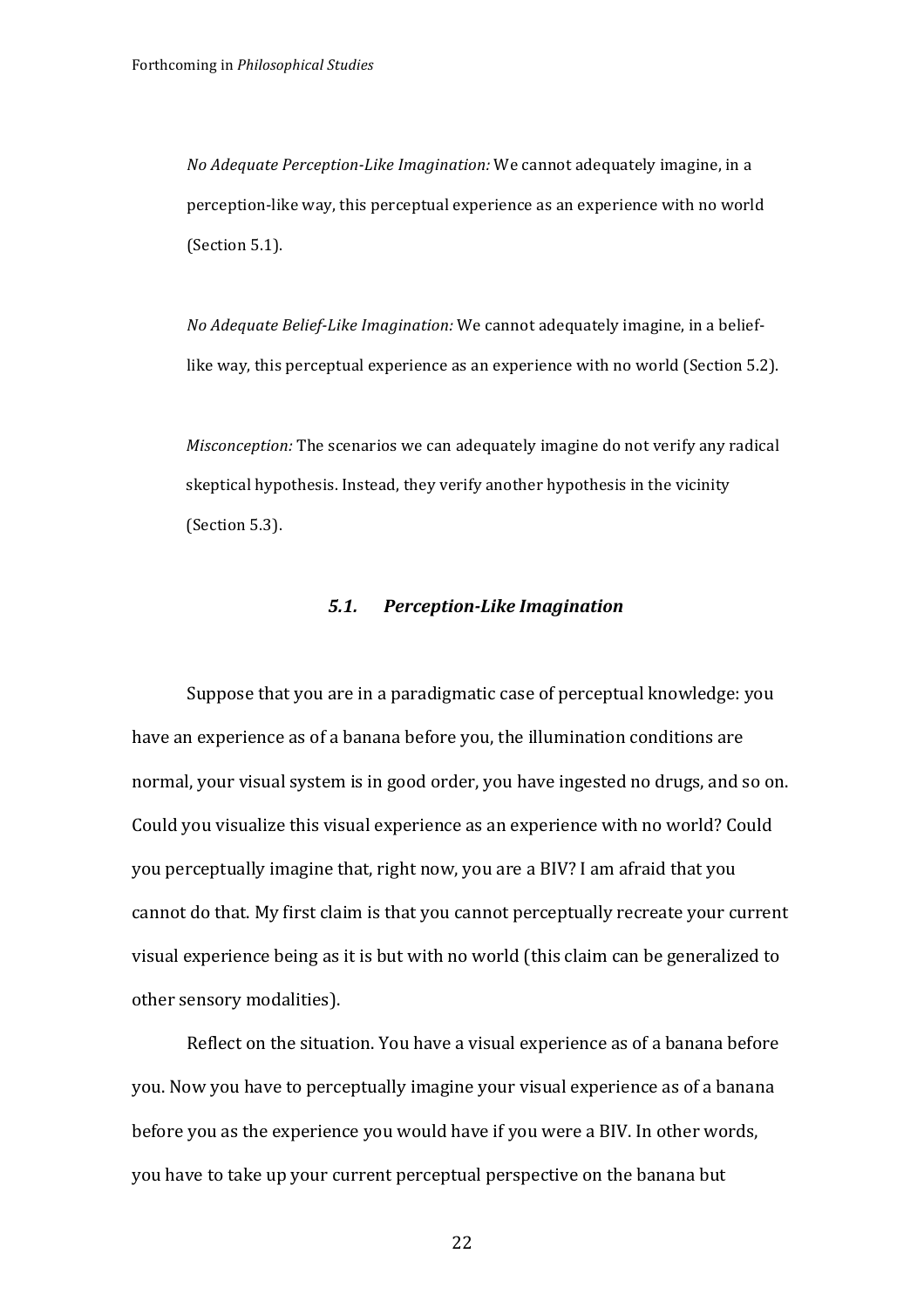imagine that there is nothing out there. Try it. I am confident that you cannot do that. If you are currently having an experience as of a banana before you, you won't be able to imagine *this* experience as of a banana as nothing but the experience of a BIV. 

Let us concede that you might be tricked in this specific case and there is no real banana. There is just a fake banana. Even in this case, your experience will seem to be related to an external layout. The problem of imagining a radical skeptical scenario in a perception-like way is the problem of imagining that that external layout is not really there. As far as this perceptual experience is concerned, I cannot perceptually imagine that the external layout that seems to be presented is not really there. I am pretty sure that this holds for you as well.

The present result follows from two basic facts: the structure of perceptual experience and the structure of perception-like imagination.

Consider the structure of perceptual experience. It has often been pointed out that, when we reflect on the phenomenal character of perceptual experience, our reflection reveals mind-independent objects and their properties (Moore 1903; Harman 1990).<sup>10</sup> Now consider the structure of perception-like imagination. When we imagine a perceptual experience, the *counterpart* of our imagining is a mental episode that is directed at mind-independent objects and properties.<sup>11</sup> Hence, the imagined experience seems to be related to mind-independent objects and properties *even in the context of the imagining*. In order to perceptually

 $10$  There is also a stronger interpretation of transparency, which also holds that introspection does not reveal non-presentational features of perceptual experiences. I do not need to endorse this stronger interpretation in the present context.

 $11$  "To what is the subject attending during acts of imagining?' gets the answer 'To those things, whatever they are, that figure in the content of the mental states being recreated" (Currie and Ravenscroft 2002: 42).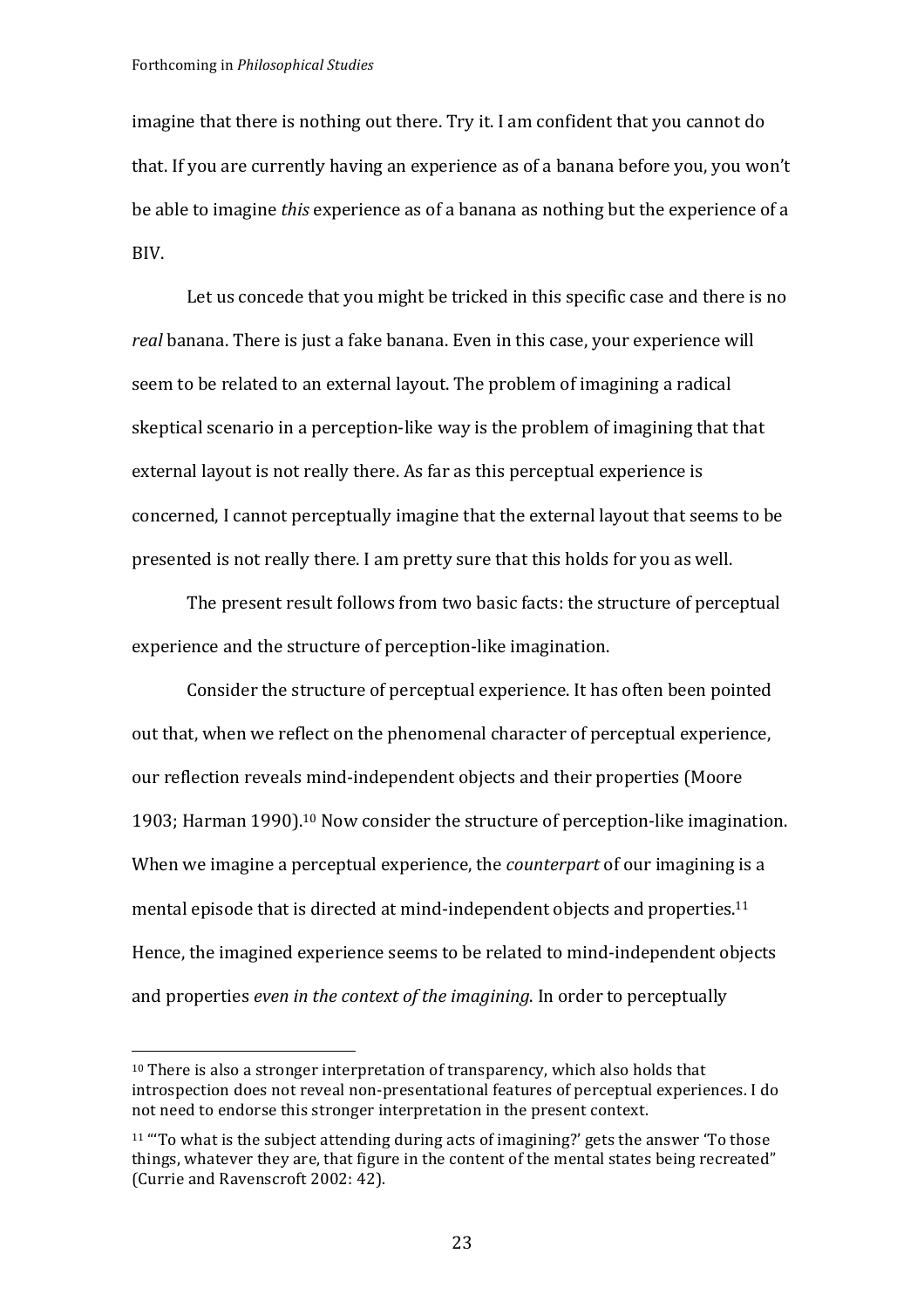Forthcoming in *Philosophical Studies*

recreate the experiences of a BIV, however, we have to do something else: recreate a mental episode that is not related to any mind-independent objects and properties. But we cannot do that. Our imagining is, so to speak, 'indexed' to transparent perceptual experiences.

This is not to deny the obvious fact that imagination can vary the intentional objects of perceptual experiences. You can certainly imagine a green cube and then modify various properties thereof: its shape, its size or its color. Nevertheless, these variations have some limits. Although you can modify the properties of the *intentional object* of your recreated mental episode, you cannot modify the structural properties of that mental counterpart. Thus, the limits of perceptual imagination are partly determined by the limits of its mental counterpart (Balcerak-Jackson forthcoming: 18-9). The attempt at imagining, in a perceptionlike way, that one enjoys this perceptual experience without a world violates the structural property of transparency.

Let us summarize the results so far in terms of Chalmers' pitfalls. Since we cannot perceptually recreate our current perceptual experiences as the experiences of a BIV, our imaginative project cannot be completed (INC). If we insist that our incomplete imagining is sufficient to depict the experiences had by a BIV, we are led to a contradiction. After all, if our perception-like imagination is indexed to transparent perceptual experiences, we cannot perceptually imagine—in the same act of imagining, anyway—that our current perceptual experiences have the phenomenal character they seem to have and that there are no mind-independent objects and properties (DC).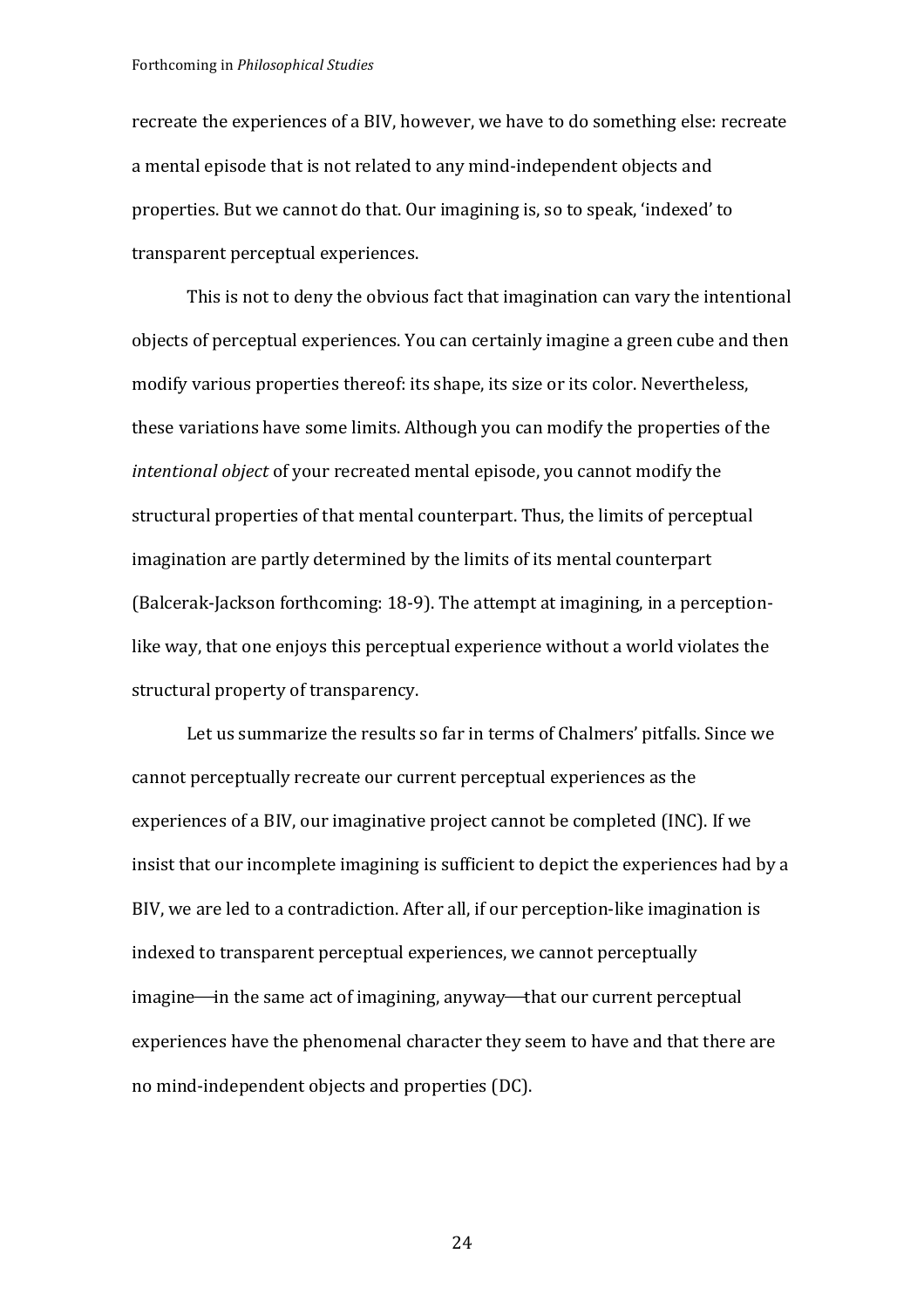# *5.2. Belief-Like Imagination*

From the fact that you cannot perceptually recreate your current perceptual experiences as the experiences you would have in a radical skeptical scenario, it does not follow that you cannot adequately imagine radical skeptical scenarios *tout court.* The proponent of the radical skeptical hypothesis might grant that your current perceptual experiences are transparent. Still, it does not follow that the intentional objects and properties of your current perceptual experiences are 'real', 'external' or 'mind-independent'. Indeed, a powerful computer or an evil demon could be the cause of those intentional objects and properties.<sup>12</sup>

This line of reply is not without merit. Nevertheless, it does not undermine the claim of the previous section. The claim was that we are unable to imagine, *in*  $a$ *perception-like way*, a radical skeptical scenario. Unfortunately, the objector has introduced an element that goes beyond what perception-like imagination can deliver: a claim about the *etiology* of one's current perceptual experiences. Furthermore, when our opponent introduces etiological considerations, she is relying on an undefended modal claim: that a powerful computer or an evil demon *could* be the cause of those intentional objects and properties.

Maybe the argument could be rephrased as follows: you can adequately conceive scenarios in which a powerful computer or an evil demon is the cause of the intentional objects and properties of this perceptual experience you are having right now. Clearly, this conception cannot rely on the sole resources of perception-

 $12$  It is not easy to provide an uncontroversial paraphrase of the adjectives 'real', 'external' or 'mind-independent'. For my present purposes, these adjectives can be understood as theoretical placeholders for whatever status the intentional objects of our experiences enjoy when they are proper parts of a non-skeptical scenario.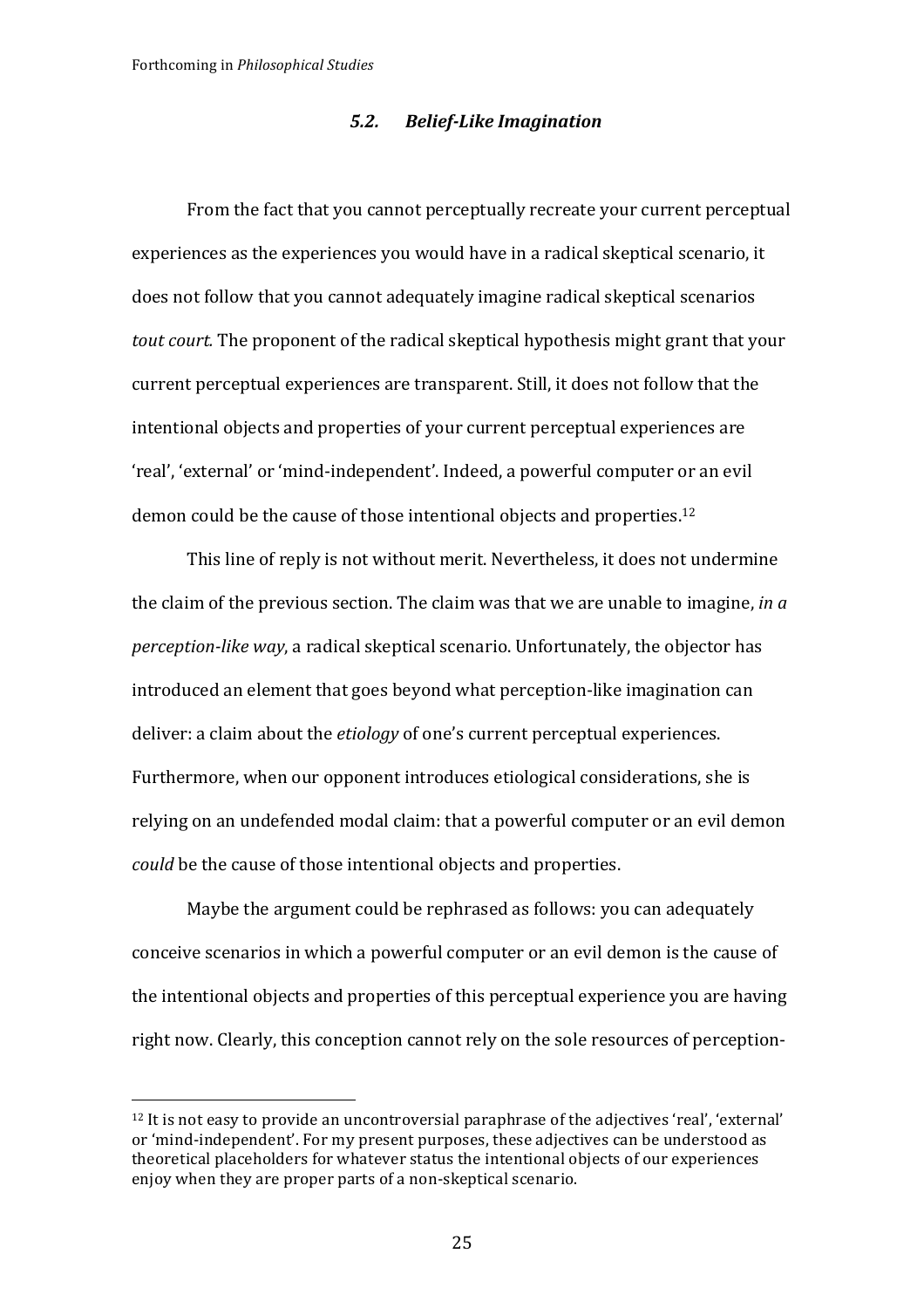like imagination. Instead, it seems to recruit representational resources closer to those involved in belief. You might try to overcome the limitations of perceptionlike imagination by recreating some belief-like states that represent the causes of your current perceptual experiences. To my mind, this is what most philosophers do when they introduce BIV-scenarios. Here is Chalmers:

A connection is arranged so that whenever this body receives sensory inputs inside the simulation, the envatted cognitive system will receive sensory inputs of the same sort (Chalmers 2005: 133).

He pursues a similar strategy in his characterization of the evil demon hypothesis:

I have a disembodied mind, and an evil genius is feeding me sensory input to give the appearance of an external world (Chalmers 2005: 157).

In what follows, I argue that any use of belief-like imagination to recreate radical skeptical scenarios leads to a dilemma: (1) either one leaves the scenarios heavily underspecified, in which case they do not rationally support the claim that the corresponding skeptical hypotheses are possible  $(INC)$ ;  $(2)$  or one tries to specify those scenarios, but then is led to contradict a well-entrenched intuition concerning the relation between the first- and the third-person perspectives (DC).

Given your inability to perceptually imagine your current perceptual experiences as the experiences of an envatted being, you could recreate some belief-like representations about their *causes*. In doing so, you are led to occupy a *double* perspective. On the one hand, you take up the perspective of the subject of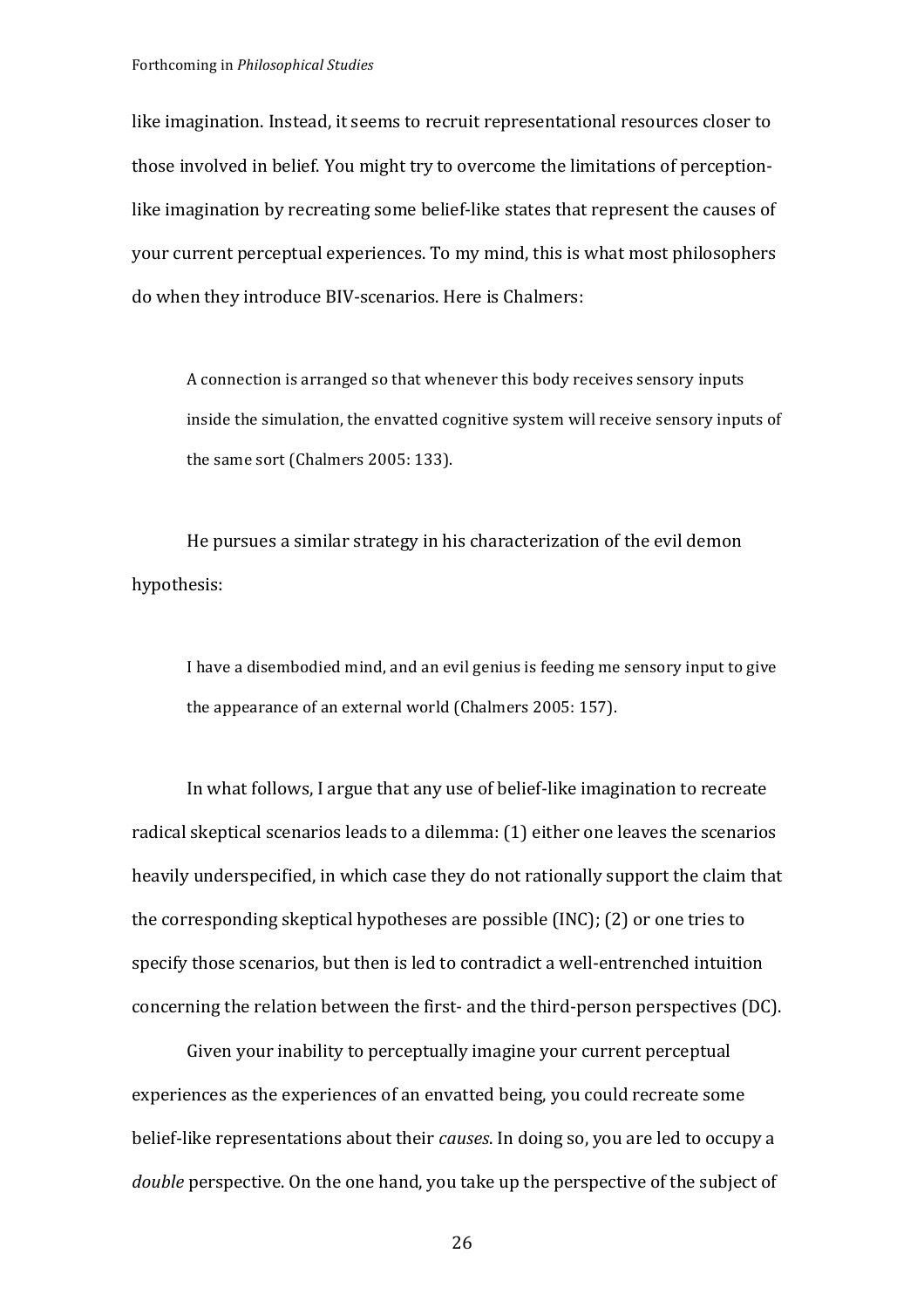the experiences (i.e., the first-person perspective). On the other, you take up the perspective of an external observer who considers the causes of her experiences (i.e., the third-person perspective).

Suppose now that you decide to not provide further details. You deem it sufficient to hold that you *lack* reasons to rule out the hypothesis that entities other than worldly objects and properties could produce the phenomenal character of your current perceptual experiences.<sup>13</sup> Unfortunately, this move would be unsatisfactory. Suppose that you are undecided as to whether radical skeptical hypotheses are possible (Section 3). As a result, invoking your lack of reasons to rule out the hypothesis that entities other than worldly objects and properties could produce the phenomenal character of your current perceptual experiences would not suffice to move you to believe that you could be a BIV. What is missing? You failed to generate an appearance of possibility (Section 4.2). As Yablo nicely puts it,

you do not acquire justification for *believing* that something is possible simply through lack of justification for *denying* that it is. Otherwise, there could be no such thing as a person completely in the dark about  $p$ 's modal status; the less she knew *against p's* possibility, the better her grounds would be for concluding that it *was* possible (Yablo 1993: 20; see also 8).

If the layperson is in the dark about the modal status of the radical skeptical hypothesis—a reasonable assumption to make—, we will not enlighten them just by pointing out that they lack reasons to rule out the radical skeptical hypothesis.

 $13$  This roughly corresponds to Chalmers' (2002) concept of negative conception and Yablo's (1993) concept of undecidability.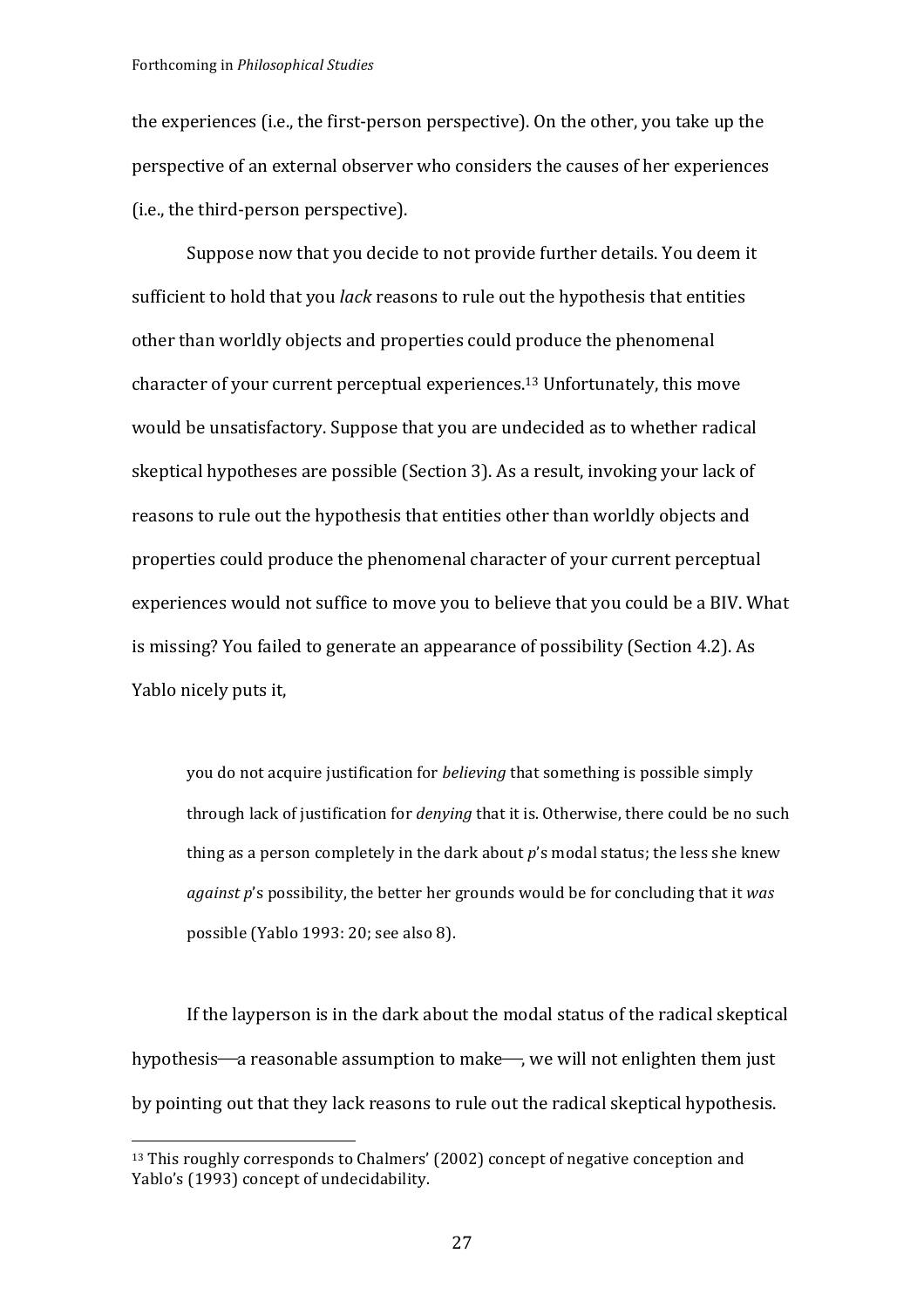Another option would be to try to fill in the details of the radical skeptical scenario. To this end, you should be in a position to establish-in imagination—systematic correlations between the perceptual experiences you are currently enjoying and the causes of those experiences. In other words, you should be able to establish *specific* correlations of the following sort:

#### *Systematic First-Person/Third-Person Correlations*

Other things being equal, if inputs of type A were given, experiences of type B would be produced.

In order to fill in the details of the radical skeptical scenario, these systematic correlations should be different in kind from the first-person/thirdperson correlations that arguably produce experiences in the non-skeptical case. In other words, you should be able to substantiate the hypothesis that the types of causes available in the radical skeptical scenario could produce the very same types of experiences that are produced by the types of causes available in the nonskeptical scenario. But you cannot rely on empirical information in order to establish these systematic first-person/third-person correlations (Section 2). Thus, you should establish them by *a priori* means. Unfortunately, this would lead you to violate one of our strongest intuitions on the nature of experience. This intuition says that systematic first-person/third-person correlations cannot be determined solely by *a priori* means.

Let us illustrate this intuition by means of the thought experiment that underlies Jackson's (1982) famous knowledge argument. Mary, a brilliant scientist, learned all the physical truths of the world from within a black and white room.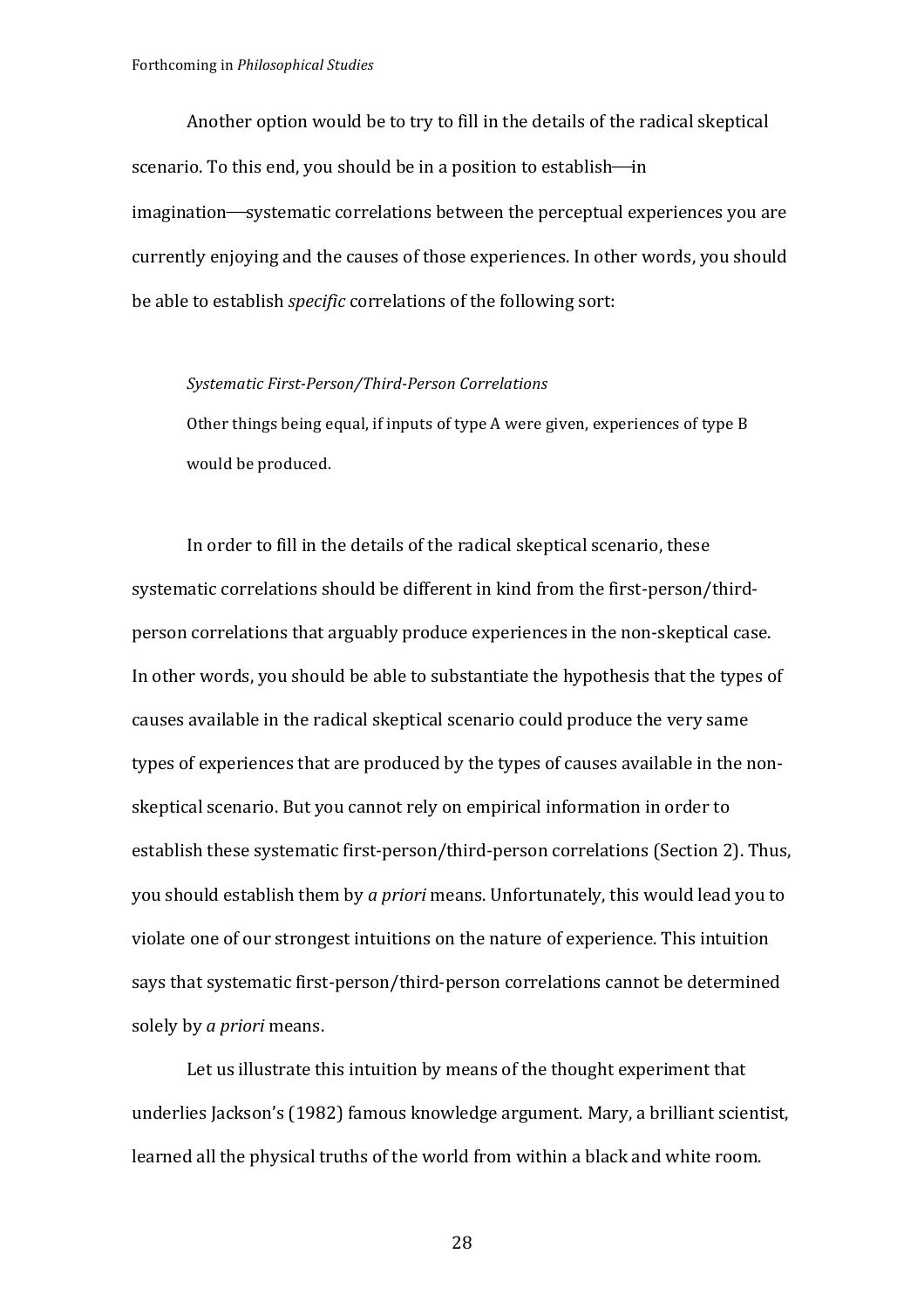One day she is released from her room and sees a red tomato for the first time. "Will she learn anything or not?"—Jackson (1982: 130) asks. His answer is 'yes'. Although Mary knows the conjunction of all physical truths about the world, she will learn something new when she is allowed to have color experience. This thought experiment is based on the intuition that Mary cannot know *a priori* that such and such types of physical configurations produce such and such types of experiences.

It is not entirely clear whether Jackson's knowledge argument establishes the falsity of physicalism. Still, even its critics are prepared to grant the intuition mentioned above: there is no way for Mary to know *a priori* that such and such types of physical configurations (accessible only from the third-person perspective) produce such and such types of experiences (accessible only from the first-person perspective). Consider some influential replies. Some have contended that Mary only acquires a new way of representing facts she already knew (e.g., Lycan 1996), thus the argument does not refute physicalism. This view clearly preserves the above intuition: if Mary comes to represent the color of the tomato in a new way, she cannot know *a priori* that such and such types of physical configurations produce such and such types of experiences (understood as new ways of representing these physical configurations). Others have argued that Mary does not gain propositional knowledge but only new abilities (e.g., Nemirow 1990) or acquaintance knowledge (e.g., Bigelow and Pargetter 1990). This diagnosis also preserves the previous intuition. If different types of knowledge are involved before and after the tomato experience, Mary cannot know *a priori* that such and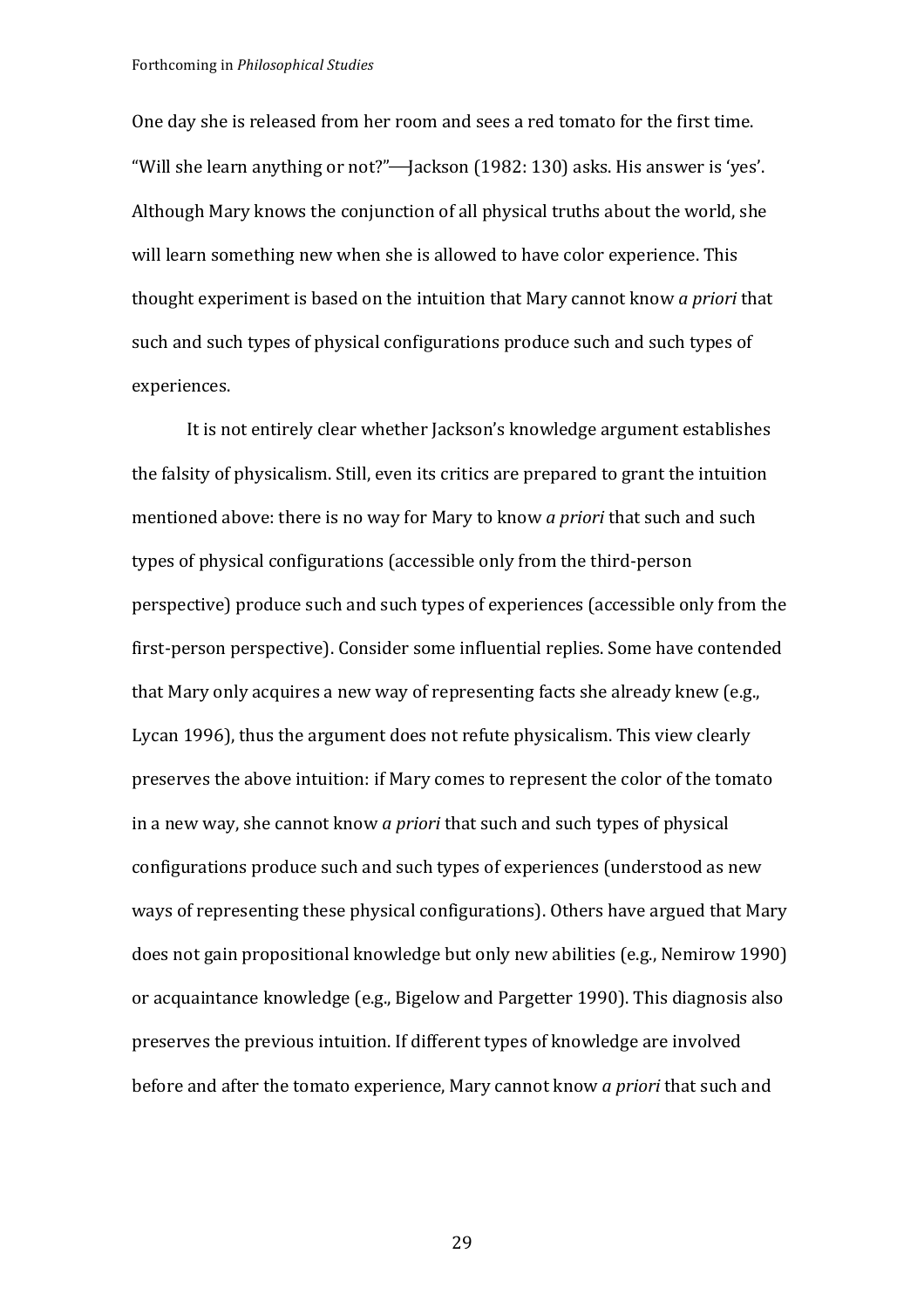such types of physical configurations (known in a propositional manner) produce such and such types of experiences (known in a non-propositional manner).<sup>14</sup>

If you want to fill in the details of the radical skeptical scenario, your situation is the mirror image of Mary's. You have first-person access to the phenomenal character of your current perceptual experiences via introspection but lack any access to their physical causes. (If you had the latter, you would have empirical knowledge or beliefs.) Your task is to recreate systematic correlations between these perceptual experiences you are enjoying from the first-person perspective and causes that you can only postulate from the third-person perspective. The trouble here is that you should be in a position to establish these correlations by relying only on your introspective access to the phenomenal character of your current perceptual experiences. Unfortunately, if you try to recreate these correlations by *a priori* means, you will be led to contradict the widespread intuition that there is an epistemic gap between the first- and the third-person perspectives and that this gap cannot be bridged *a priori*. As Mary's story illustrates, this epistemic gap may be cashed out in different ways: one may hold that the first- and the third-person perspectives give you access to different properties, that they involve different modes of representing the same properties or that they recruit different kinds of knowledge. Whatever view you choose, there is an epistemic gap between the two perspectives and you cannot bridge that gap solely by *a priori* means.

 $14$  Jackson (1998) holds that one can deduce all psychological truths—including those concerning the phenomenal character of our experiences—from the conjunction of all physical truths. Unfortunately, this view presupposes the possession of empirical knowledge of physical truths, which is not available in the context of radical skepticism (Section 2).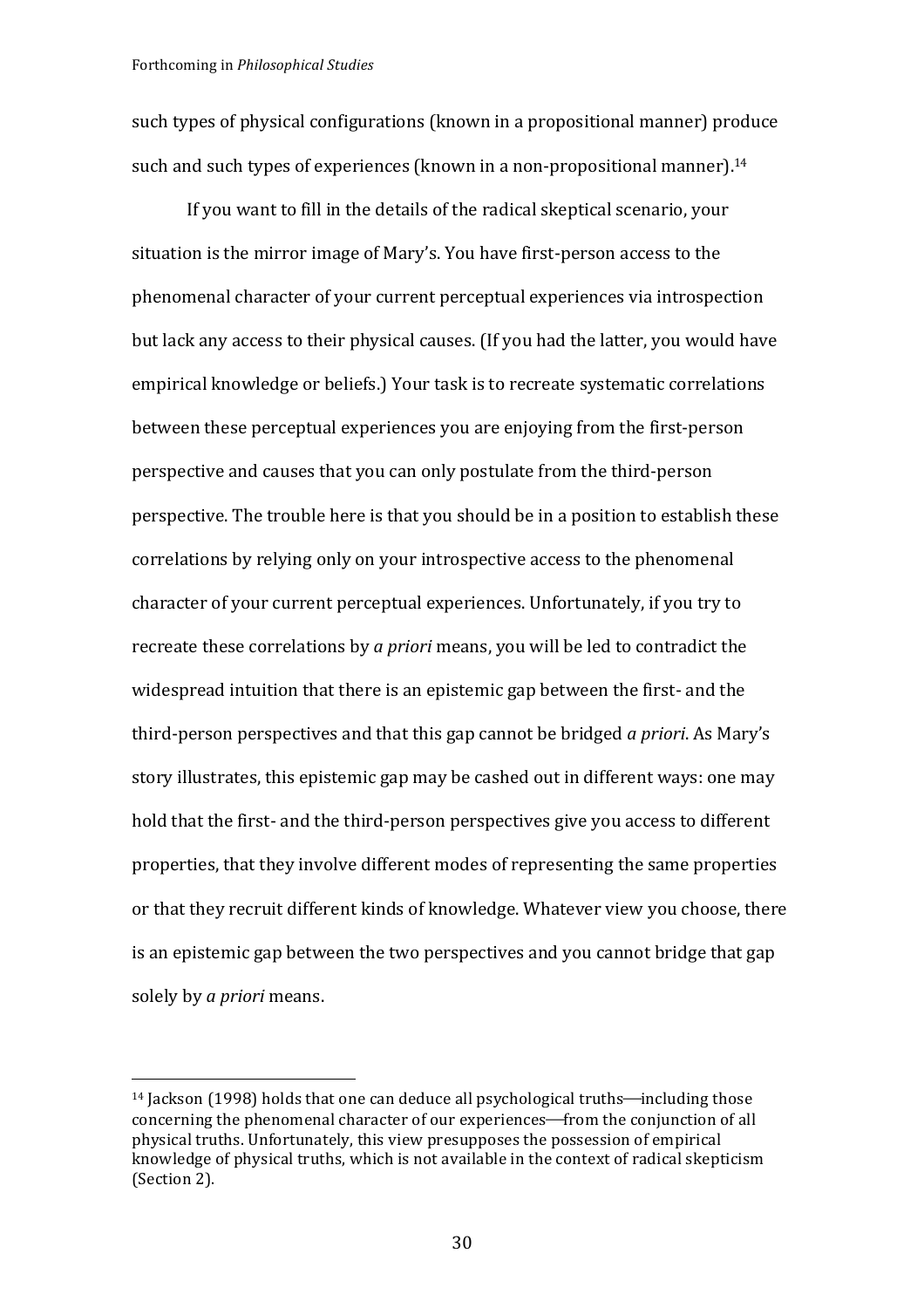Let us summarize the upshot of the discussion in terms of Chalmers' pitfalls. If the correlations between experiences and their causes are left underspecified (INC), your conception does not generate an appearance of possibility. If you try to fill in the details of the missing correlations, you are led to assume that these correlations are available *a priori*. But this contradicts a deep-seated intuition about the gap between the first- and the third-person perspectives  $(DC)^{15}$ 

# *5.3. Misconception*

In his seminal paper "The Legacy of Skepticism", Thompson Clarke considers an alternative hypothesis that is not ruled out by our previous arguments:

<sup>&</sup>lt;sup>15</sup> Albritton  $(2011)$  suggests that the question 'Is it possible or not?' only makes sense against a background of things known. Thus, radical skeptical possibilities cannot be raised in the first place (see also Levin 2000). Similarly, Kung (2011) argues that our justification to consider radical skeptical scenarios as metaphysically possible rests upon justified beliefs about the external world. My strategy is different. I claim that we cannot perceptually recreate our current perceptual experiences as the experiences of a BIV and that we cannot fill in the details of radical skeptical scenarios by *a priori* means. Whereas Albritton reaches this conclusion by examining various hypotheses that strike us as 'silly' or 'nonsense', my arguments exploit some structural features of experiences that prevent us from adequately conceiving radical skeptical hypotheses. Whereas Kung thinks that non-sensory imagination proceeds by stipulation, I emphasize that belief-like imagination cannot bridge the gap between the first- and the third-person perspectives.

Neta (2004) uses the (related) explanatory gap in order to criticize abductivist solutions to radical skepticism. On his view, if perceptual experiences are conceived subjectively, there will be an unbridgeable explanatory gap between those experiences and the external world conceived objectively. I did not exploit the gap between the first- and the thirdperson perspectives in order to criticize an anti-skeptical strategy but to block an *a priori* rational motivation of radical skeptical hypotheses. In addition, the argument does not rely on the claim that the gap is unbridgeable if one conceives of experiences subjectively but on the weaker principle that it cannot be bridged *a priori.*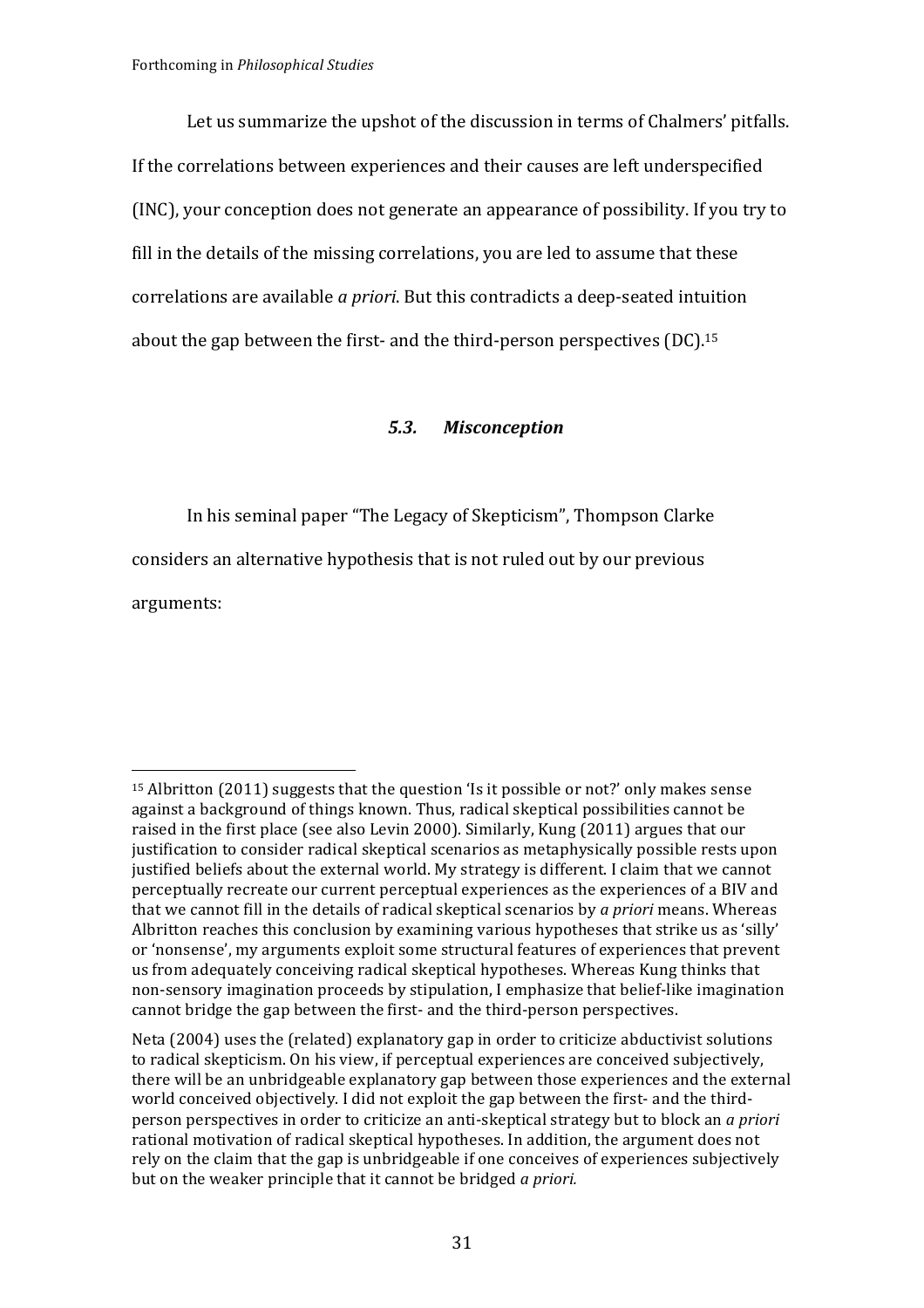All this now might turn out to be a dream: I might wake up later in different surroundings, remembering what had really happened in the past, and *discover* I had just been dreaming (Clarke 1972: 764).

As Stroud (1984: 266) rightly points out: "That certainly is a thought I can have. It does seem to represent something that could happen; I can scarcely deny that it is possible".

I agree with Stroud that we can adequately conceive scenarios that verify Clarke's hypothesis. Nevertheless, I agree with Clarke that this hypothesis is not genuinely skeptical. If you think otherwise, you are falling prey to Chalmers' third pitfall:

*(MIS) Misconception:* The scenarios we can adequately imagine do not verify any radical skeptical hypothesis. Instead, they verify another hypothesis in the vicinity.

We are interested in scenarios that verify hypotheses such as 'I could be dreaming' or 'I could be a BIV'. These hypotheses have the form  $\diamond$ φ. Clarke's hypothesis is different. We can paraphrase it as follows: 'I could be in a situation in which, at some future time, I discover that I was dreaming'. Let us use 'F' to represent 'it will at some time be the case that' and 'K' to represent the knowledge I acquire when I wake up (the discovery). Thus, Clarke's scenario verifies a hypothesis of the following form:  $\langle F(K\phi)$ . Unfortunately, this is not a radical skeptical hypothesis.

Radical skeptical scenarios were characterized as cases in which you would be completely cut off from the external world and know nothing or very little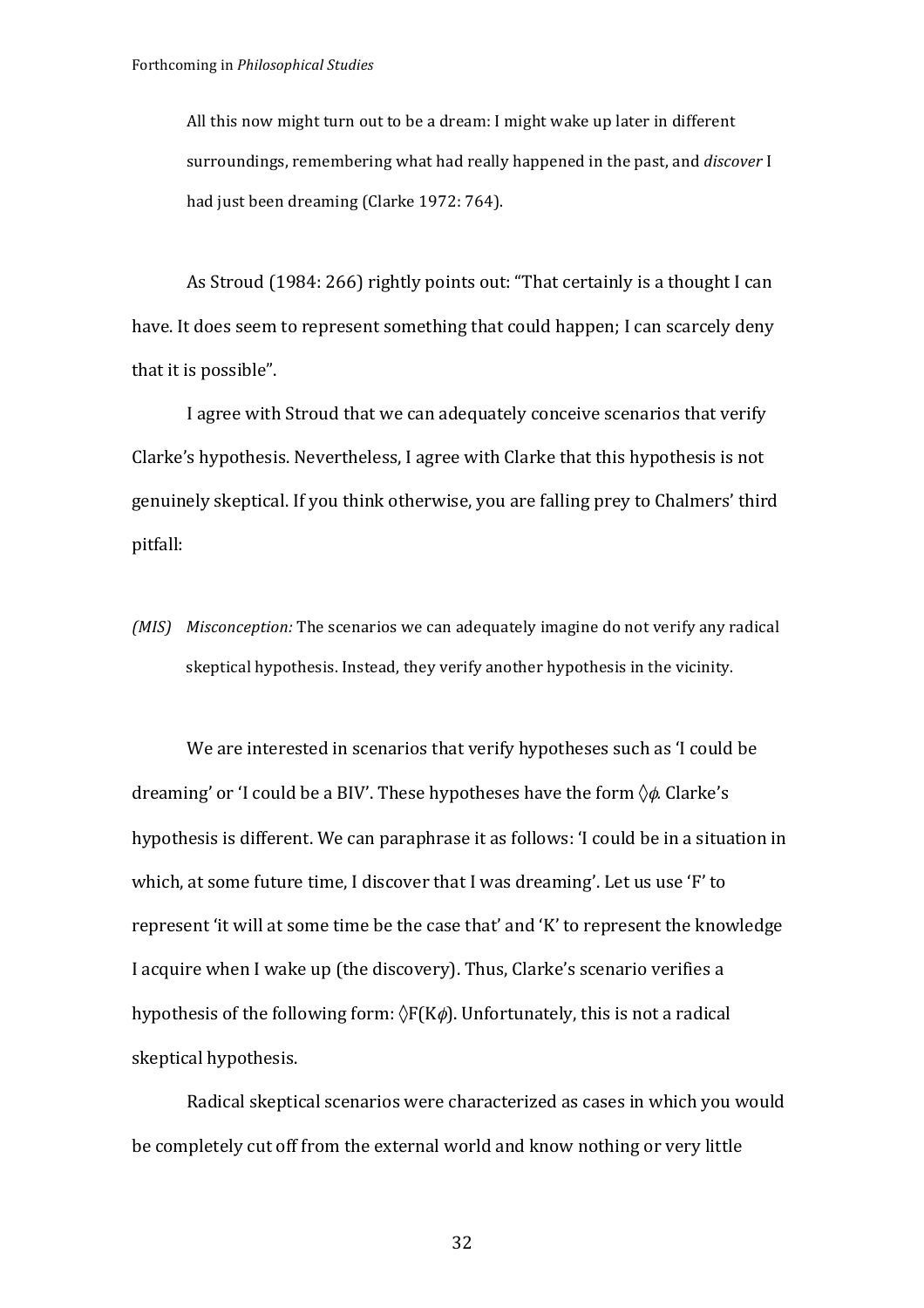about it. A scenario in which you can make empirical discoveries does not fit this description. As Michael Williams puts it:

The fact of perceptual error suggests only that observational beliefs may have to be corrected in the light of further knowledge about the world. It does not, by itself, so much as hint at a radical estrangement from external reality (Williams 1991: 202-3; see also Stroud 1984: 140-1).

If you can wake up and realize that you had just been dreaming, you are not completely cut off from the external world. This is a scenario in which you can correct vour beliefs in light of further knowledge.

As Stroud (1984) and Williams (1991) have stressed, radical skeptical hypotheses owe much of their force to the fact that they are formulated in paradigmatic cases of perceptual knowledge. Once the experience and evidence available in those paradigmatic cases of perceptual knowledge is fixed, it is still consistent with the nature of experience that one could be dreaming, deceived by an evil demon or a BIV. Clarke's hypothesis violates this condition. Instead of keeping constant the experience and evidence available to us in paradigmatic cases of perceptual knowledge, it enriches it with *future* evidence. Thus, the only way in which this hypothesis could have any epistemological import would be to rely on *further assumptions* that bring this evidence to bear on our current epistemic situation. The underlying thought seems to be this: If I were to wake up in a few minutes and discover that I had been dreaming, this discovery would defeat my current justification to believe some everyday propositions. The problem is this: a scenario that involves the future acquisition of defeating evidence is not a scenario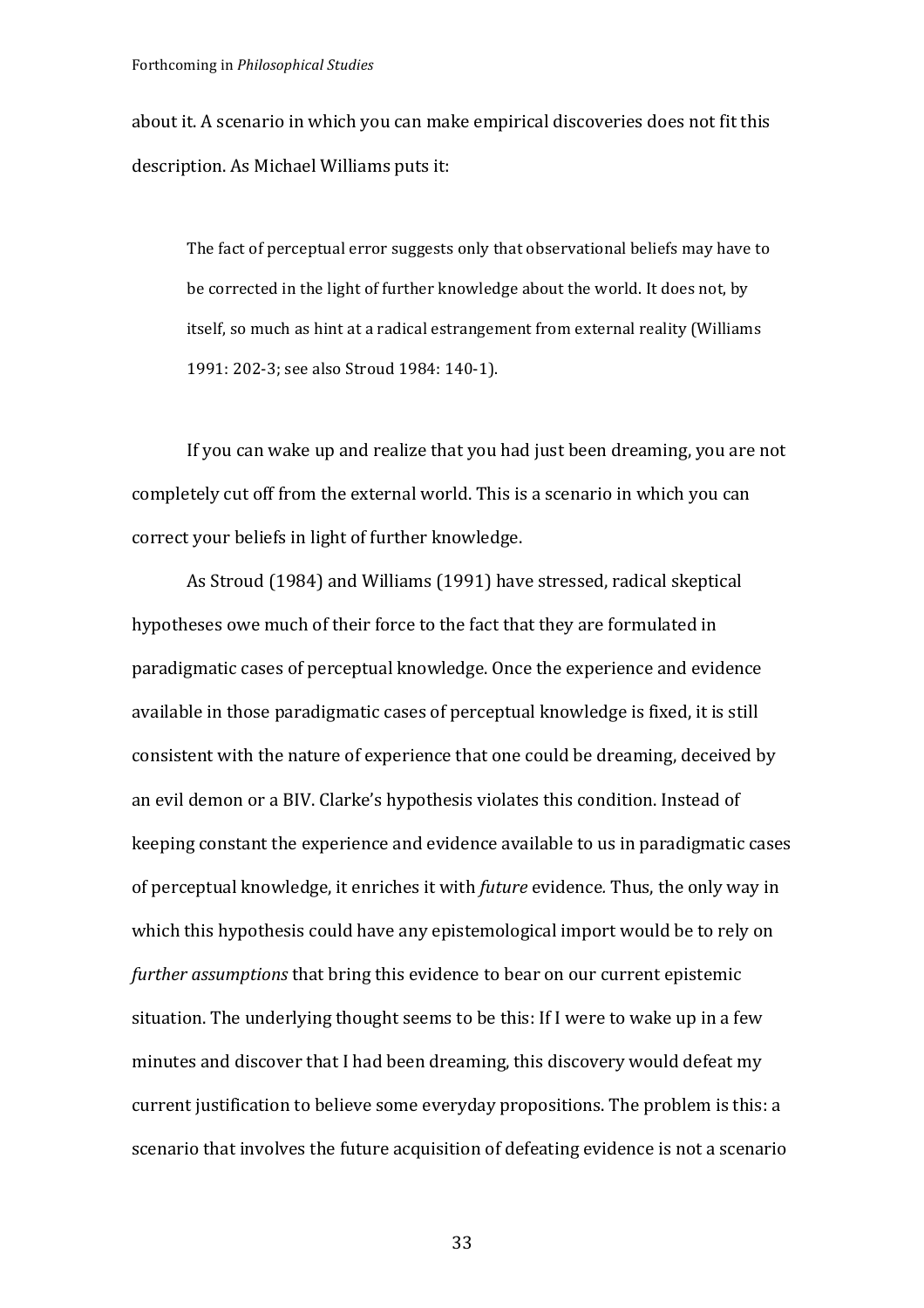in which my *current* justification to believe some everyday propositions is *already* defeated. If you think otherwise, you may be relying on a principle along the following lines:

#### *(PFDE) The Principle of Future Defeating Evidence*

If it is possible that, at time  $t_{n+1}$ , I acquire evidence that defeats my current justification to believe that  $p$ , then I ought not to believe that  $p$  at time  $t_n$ .

If it is possible that I will wake up later and discover that I had just been dreaming, then I ought not to believe that I am not dreaming now. Recall now that skepticism is a putative skeptical paradox. Thus, we should be able to motivate each proposition by relying on principles that we pre-theoretically accept. Unfortunately, PFDE contradicts our epistemic practices. Scientific theories are certainly open to future disconfirmation. Nevertheless, if scientists do not *currently* have defeating reasons, it is rational for them to hold firm on their theories. It would be silly for them to reject their theories just because they could acquire defeating reasons. The same holds in the context of radical skeptical hypotheses.

This example illustrates one of the main strategies we can use to undercut conceivability arguments for radical skeptical hypotheses. We can adequately conceive scenarios involving dreams and perceptual error. Nevertheless, this is not sufficient to make them *radical* skeptical scenarios. If one thinks otherwise, one may be tacitly relying on some dubious and unargued epistemological principles.<sup>16</sup>

 $16$  The conclusion of this sub-section is broadly consistent with Clarke's (1972) seminal analysis. Still, it differs from Clarke's approach in a crucial respect. Clarke's starting point is a set of meta-philosophical claims on the nature of philosophy as a pure inquiry that seeks to provide a detached understanding of the world. Clarke thinks that, although skeptical questions are genuinely philosophical, the skeptic has not managed to put forward genuinely *philosophical-skeptical* hypotheses. Her hypotheses are "impounded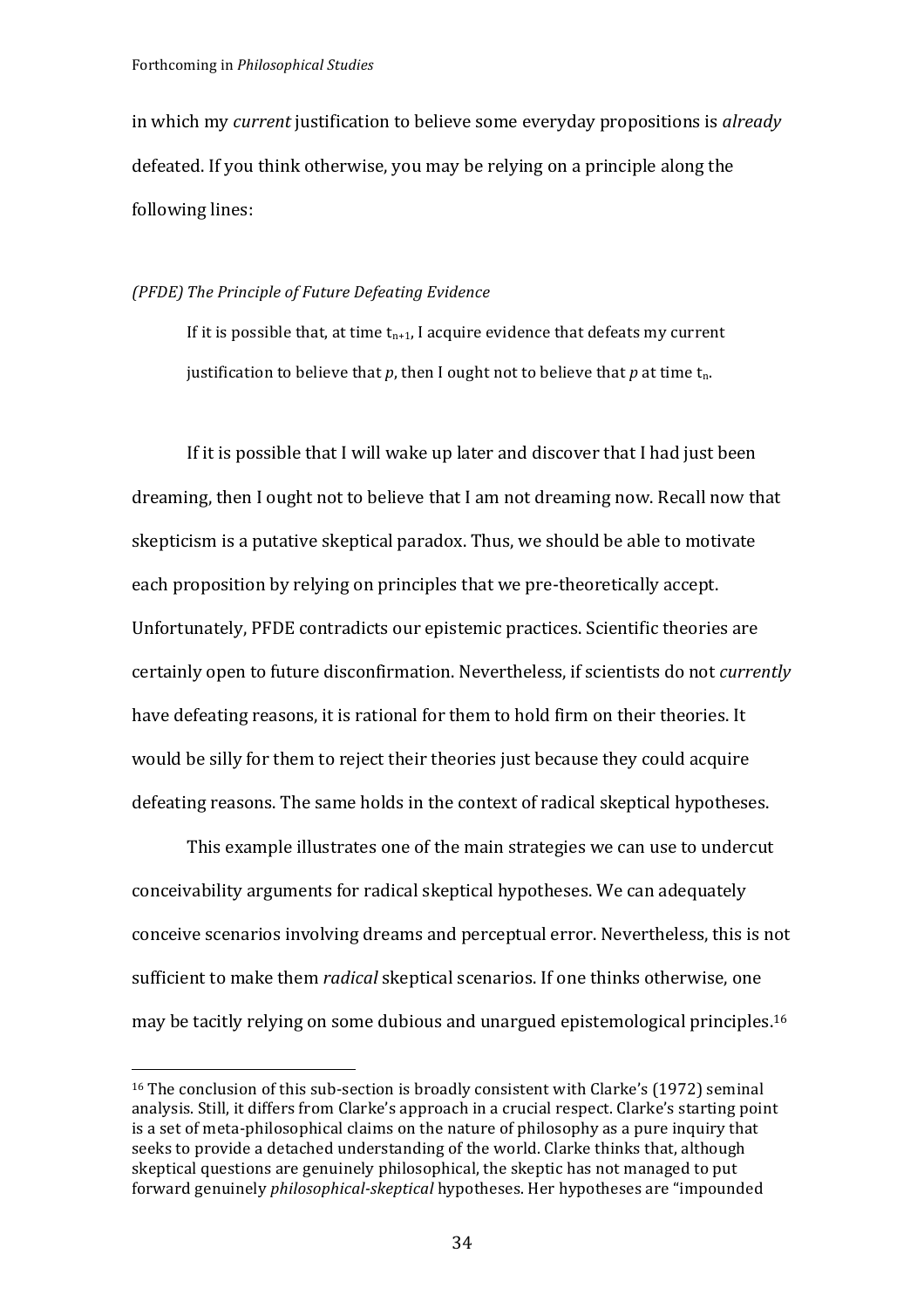#### **6. Radical Skepticism Revisited**

Whereas the layperson may be undecided as to the possibility of radical skeptical hypotheses, many philosophers find them intuitive. I have suggested that this mismatch could be explained if we interpret the latter as supporting their intuition on the basis of a conceivability argument. This raises a question: Why are those philosophers convinced that one could be in a radical skeptical scenario if they cannot adequately conceive it?

My answer is that epistemologists are not always sufficiently rigorous in their use of conceivability arguments. Some may be impressed by the fact that they can *entertain* radical skeptical hypotheses or *suppose* them to be true. Unfortunately, neither entertaining that  $p$ , nor supposing that  $p$  is evidence of the truth of  $p$ <sup>17</sup> Alternatively, they may have conflated two different things: the *absence* of an appearance of impossibility and the *presence* of an appearance of possibility. The former is not a good reason to believe that a given proposition is possible. Finally, those who find radical skeptical hypotheses intuitive may have judged that they could conceive a scenario that verifies those hypotheses without actually engaging in the exercise of constructing the scenario in imagination.<sup>18</sup>

If we cannot adequately conceive scenarios that verify radical skeptical hypotheses, we are in a position to improve upon Pritchard's anti-skeptical

<u> 1989 - Johann Stein, marwolaethau a bhann an chomhair an chomhair an chomhair an chomhair an chomhair an chom</u>

within the plain". They are not completely detached. If my analysis is correct, it shows that we can reach a similar conclusion without relying on overarching meta-philosophical claims on the nature of philosophy.

 $17$  Kung (2011: 393) makes this point in a different context. In his classical treatment of Cartesian skepticism, Stroud (1984: 268-71) insists that radical skeptical scenarios can be coherently imagined. Still, he treats imagining that  $p$  as synonymous with supposing that  $p$ and entertaining that *p*.

 $18$  This corresponds to Sorensen's (2006) concept of meta-conceivability.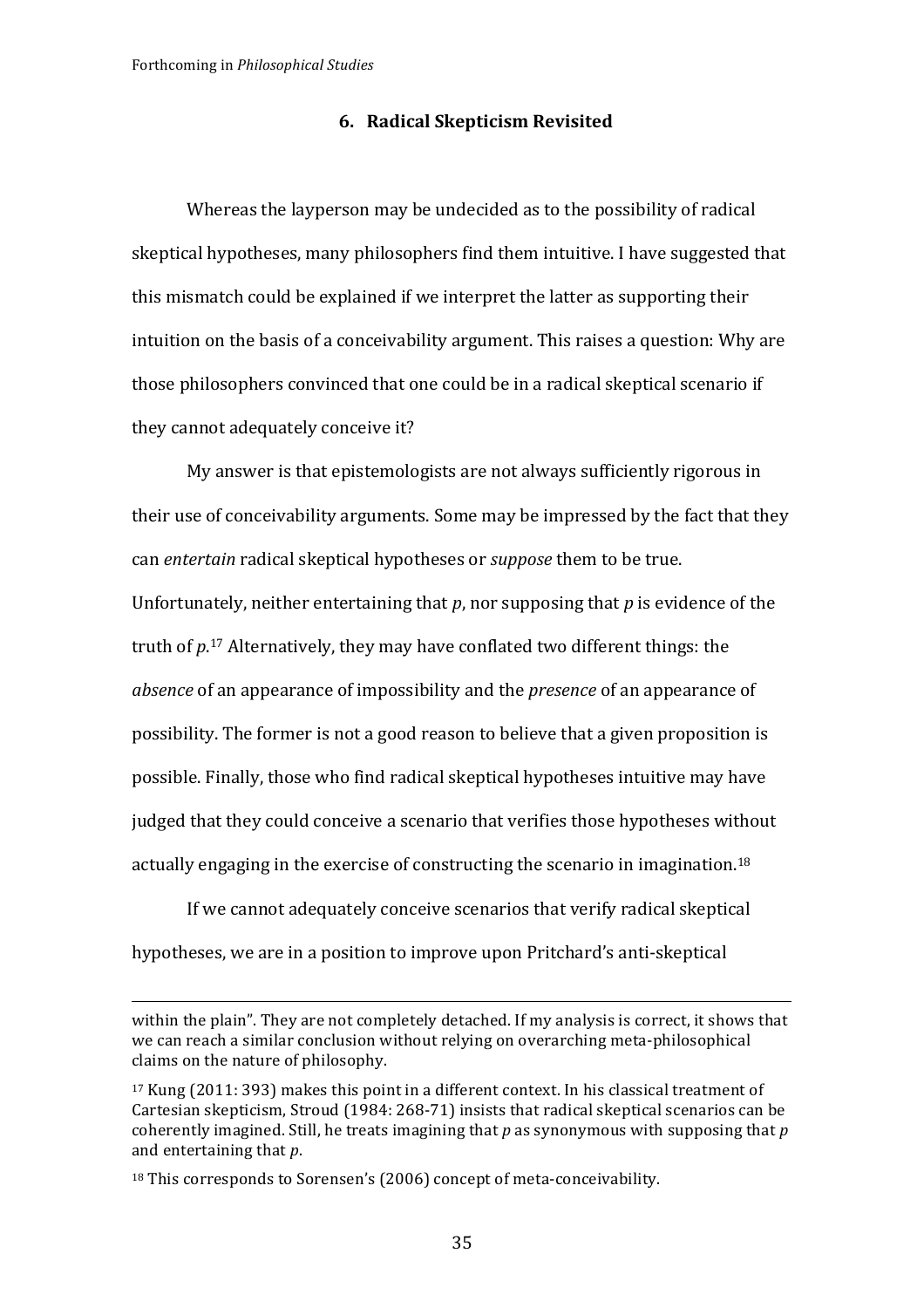response. Suppose that I take myself to know that there is a banana before me. Hence, I could dismiss the BIV hypothesis as follows:

*(NU) New Undercutting Solution*

 

- (NU1) I am aware of the error-possibility that I am a BIV.
- (NU2) Now I realize that I cannot adequately conceive a scenario that verifies the proposition that I am a BIV.
- (NU3) Therefore, I lack a good reason to take that error-possibility seriously.

To be sure, from the fact that I cannot adequately conceive a scenario that verifies a hypothesis *h* it does not follow that it is impossible that *h* obtains. After all, one's inability to conceive the relevant scenario could reflect one's psychological limitations. Therefore, my claim is not that radical skeptical scenarios are impossible. My claim is rather that we *lack* a good reason to take radical skeptical error-possibilities seriously: we cannot rationally motivate them via imagination.<sup>19</sup>

 $19$  Some philosophers think that we have access to possibility by other means, such as intuition (Bealer 2002) or counterfactual reasoning (Williamson 2007). I think that these views cannot be adapted to provide a better rational motivation of radical skeptical hypotheses. Bealer (2002: 73-ff.) construes intuition as a *sui generis* propositional attitude of 'seeming'. Thus, if you have the intuition that  $p$ , it seems to you that  $p$ . Bealer's view raises a problem, though. Many of us were undecided as to whether radical skeptical hypotheses were genuinely possible and eventually changed our minds on this issue. It is unclear how Bealer could account for this change of mind without relying on the construction of skeptical scenarios in imagination. Williamson (2007) holds that counterfactual reasoning can provide armchair knowledge of modality. Still, he construes armchair knowledge broadly, as involving empirical knowledge. Thus, his approach is not available to rationally motivate radical skeptical hypotheses (Section 2).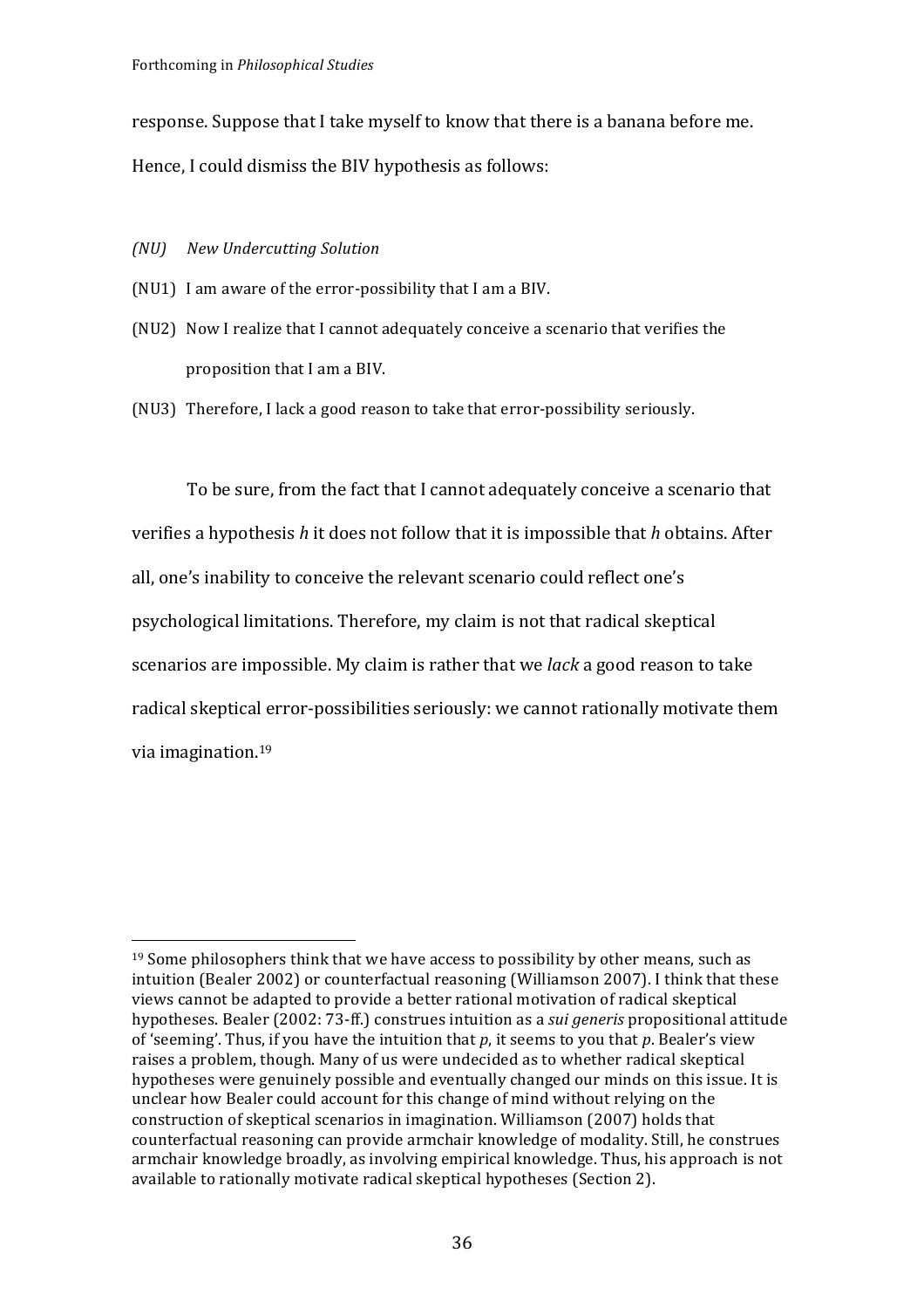# **7. An Objection**

It might be objected that the preceding arguments simply reveal our cognitive limitations, so they lack any epistemic import. After all, one could rephrase CA by invoking the concept of ideal conceivability, i.e. conceivability by ideal beings (Chalmers 2002). Thus, although limited beings like us cannot ascertain the possibility of radical skeptical scenarios via imagination, ideal beings could do so.

There are at least two problems with this suggestion. First, idealizations are plausible only when they suppress some of our *contingent* limits, such as memory or attention span (Saint-Germier 2015: 313). Unfortunately, there are good reasons to think that the limits of imagination invoked here are not contingent but structural. We cannot perceptually imagine a radical skeptical scenario because transparency is a structural property of perceptual experiences. Moreover, the epistemic gap between the first- and the third-person perspectives seems to be a structural feature of our knowledge of ourselves in relation to the physical world. It is this gap that prevents us from imagining, in a belief-like way, a scenario that verifies the radical skeptical hypothesis.

Second, radical skepticism is supposed to be a paradox (Section 1). Since paradoxes rely on intuitions, the propositions used to formulate them ought to strike us as individually true. It was pointed out that we lack clear intuitions concerning the possibility of radical skeptical hypotheses (Section 3). If the only way in which we can rationally motivate them is to introduce idealized beings, there is a sense in which we are not faced with a *bona fide* paradox. After all, the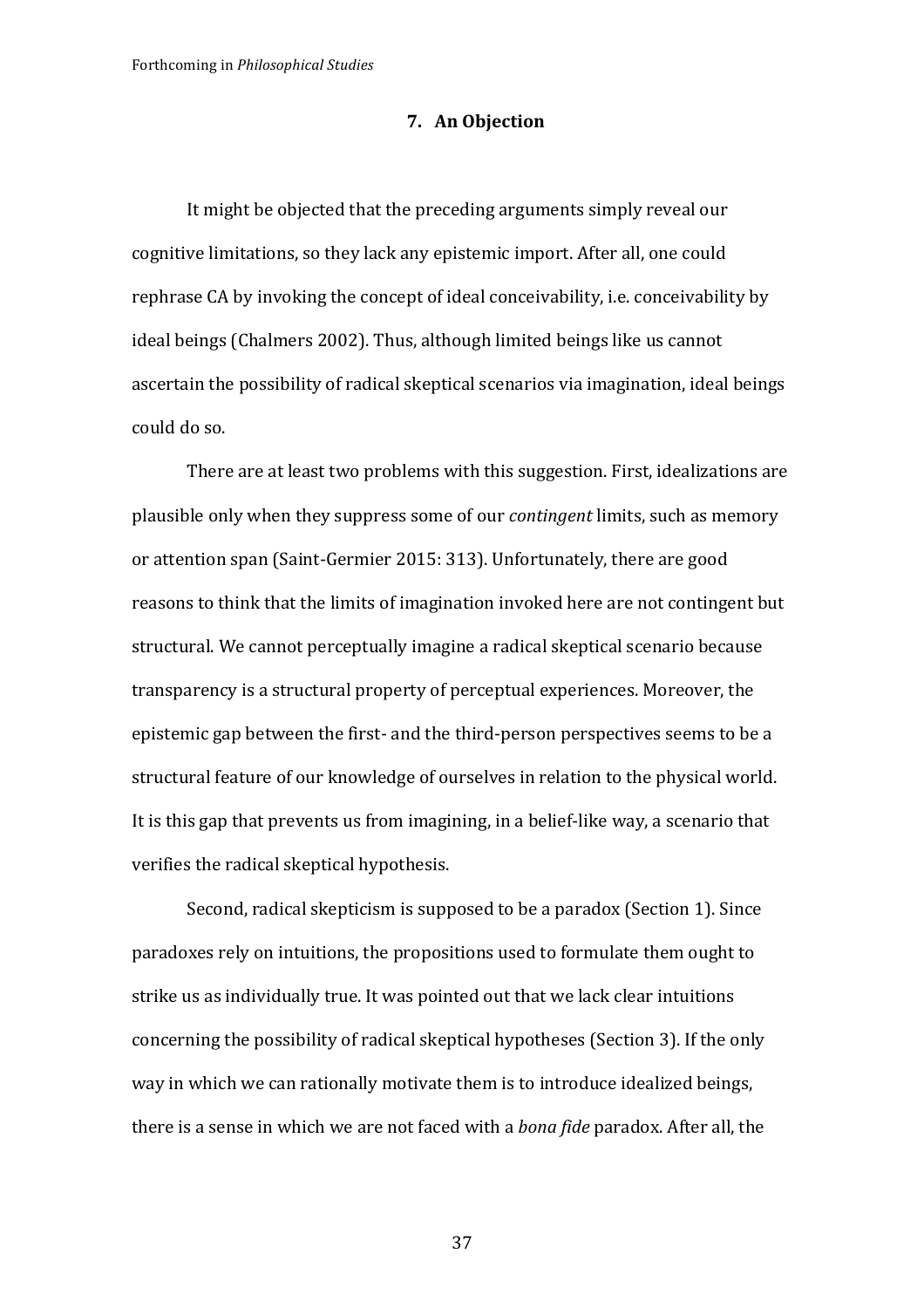possibility of radical skeptical hypotheses does not generate a tension within *our* conceptual system but within the conceptual system of *other* idealized creatures.

# **8. Conclusion**

Pritchard has tried to undercut radical skepticism by introducing a distinction between merely raised and rationally motivated error-possibilities. Since radical skeptical error-possibilities are, by their nature, merely raised, an agent who is in a paradigmatic case of perceptual knowledge does not need to provide independent reasons to dismiss them. I argued that this analysis does not accommodate the uncontroversial fact that the layperson can be convinced that radical skeptical error-possibilities are possible and that those arguments can proceed, not by invoking empirical considerations, but by imagining scenarios that verify radical skeptical hypotheses. After presenting a reconstruction of this *a priori* motivation of radical skeptical hypotheses, I submitted that attempts at recreating scenarios that verify radical skeptical hypotheses fall prey to one or another of three pitfalls:  $(1)$  incompleteness,  $(2)$  deep contradiction or  $(3)$ misconception. This diagnosis enabled us to improve upon Pritchard's undercutting strategy in two dimensions: it provided independent rational support that speaks to *a priori* motivated radical skeptical hypotheses and it offered the means of undercutting any formulation of radical skepticism that leans on the intuition that radical skeptical hypotheses *could* obtain. Of course, there might be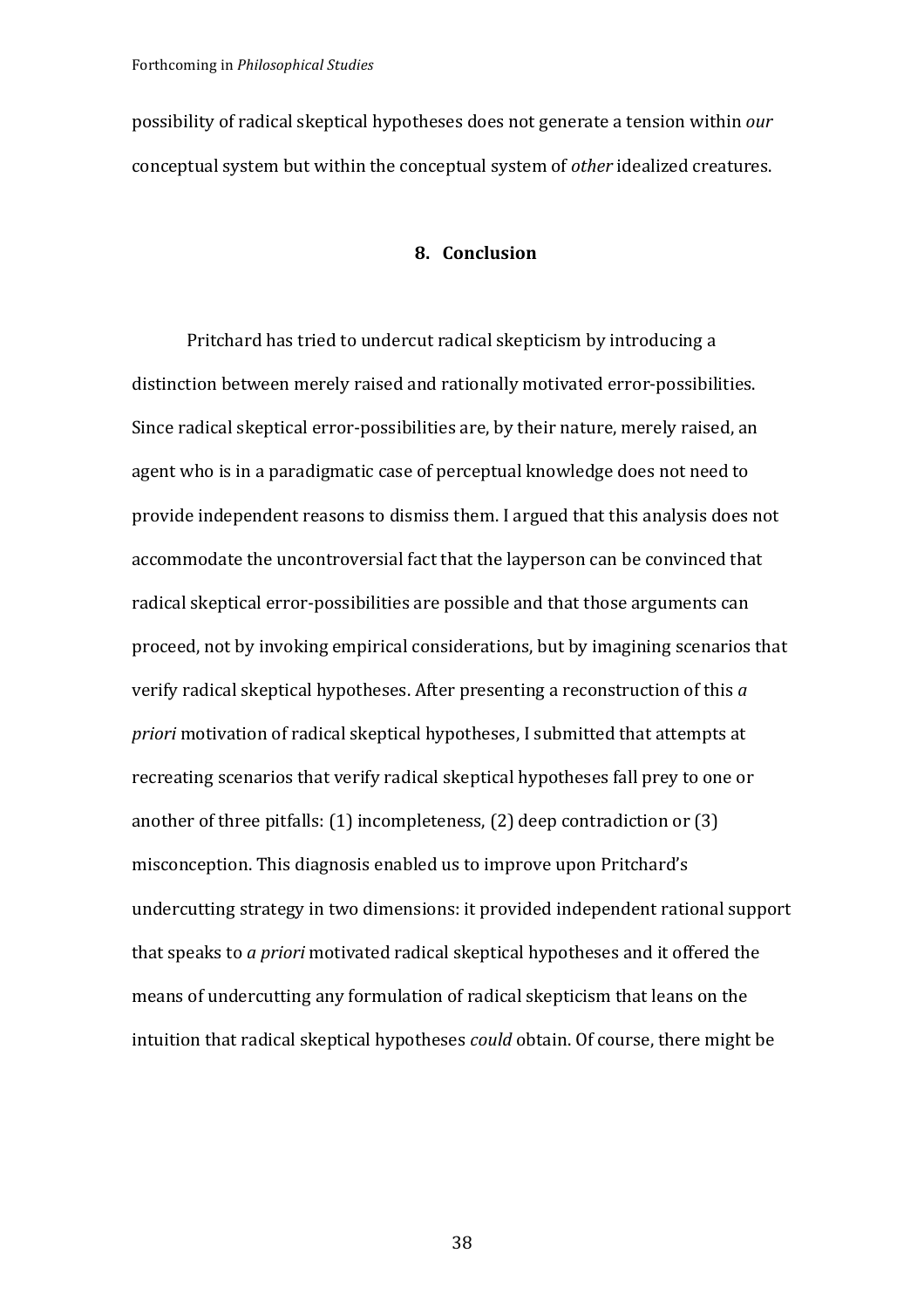other routes to establish the possibility of radical skeptical hypotheses. Alas, I am not aware of any promising alternative.<sup>20</sup>

#### **References**

- Albritton, R. (2011) On a Form of Skeptical Argument from Possibility, *Philosophical Issues*,  $21:3-24$
- Balcerak-Jackson, M. (forthcoming) Justification by Imagination, in: F. Dorsch and F. Macpherson, eds., Perceptual Memory and Perceptual Imagination, Oxford, Oxford University Press
- Bealer, G. (2002) Modal Epistemology and the Rationalist Renaissance, in: T. S. Gendler and J. Hawthorne, eds., *Conceivability and Possibility*, Oxford, Clarendon Press: 71-125
- Beebe, J. R. (2010) Constraints on Sceptical Hypotheses, *Philosophical Quarterly*, 60 (240): 449-70
- Bigelow, J. and R. Pargetter (1990) Acquaintance with Qualia, *Theoria*, 61: 129-47
- BonJour, L. (2002) *Epistemology: Classic Problems and Contemporary Responses*, Lanham

(MD.), Rowman & Littlefield

- Burgess, J. P. (2008) *Quinus ab omni naevo vindicates*, in his *Mathematics, Models and Modality: Selected Philosophical Essays, Cambridge, Cambridge University Press: 203-*35
- Byrne, A. (2004) How Hard Are the Sceptical Paradoxes? *Noûs*, 38: 299-325
- Byrne, A. (2007) Possibility and Imagination, *Philosophical Perspectives*, 21: 125-44
- Carter, A. and D. Pritchard (2016) Perceptual Knowledge and Relevant Alternatives,

*Philosophical Studies*, 173 (4): 969-90

<sup>&</sup>lt;sup>20</sup> I am indebted to Margherita Arcangeli for instructive conversations on the nature of imagination and to Pierre Saint-Germier, whose PhD thesis on the structure of conceivability arguments enabled me to clarify a number of points. I would also like to thank an anonymous referee for useful comments on an earlier draft of this paper. This work was funded by the Swiss National Science Foundation (research grant No. 100012-150265/1).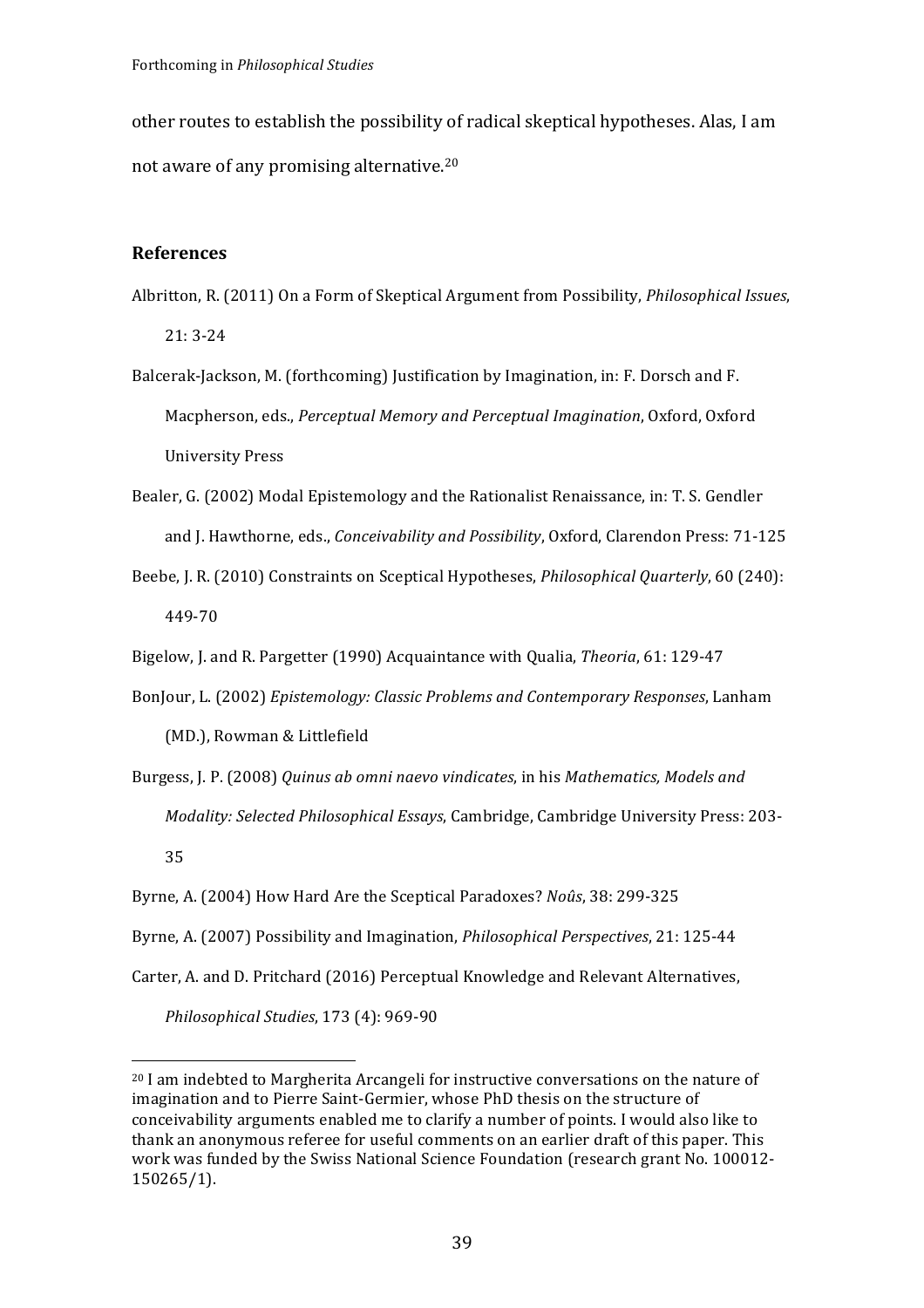Cassam, Q. (2007) *The Possibility of Knowledge*, Oxford, Oxford University Press

- Chalmers, D. J. (2002) Does Conceivability Entail Possibility?, in: T. S. Gendler and J. Hawthorne, eds., *Conceivability and Possibility*, Oxford, Clarendon Press: 145-200
- Chalmers, D. J. (2005) The Matrix as Metaphysics, in: C. Grau, ed., *Philosophers Explore the Matrix*, Oxford, Oxford University Press: 132-76
- Chalmers, D. J. (2006) The Foundations of Two-Dimensional Semantics, in: M. García-Carpintero and J. Macia, eds., *Two-Dimensional Semantics*, Oxford, Oxford University Press: 55-140

Clarke, T. (1972) The Legacy of Skepticism, *The Journal of Philosophy*, 69 (20): 754-69

- Currie, G. and I. Ravenscroft (2002) *Recreative Minds: Imagination in Philosophy and Psychology*, Oxford, Clarendon Press
- Dretske, F. (1970) Epistemic Operators, *Journal of Philosophy*, 67: 1007-23
- Gendler, T. S. and J. Hawthorne (2002) Introduction: Conceivability and Possibility, in: T. S. Gendler and J. Hawthorne, eds., *Conceivability and Possibility*, Oxford, Clarendon Press: 1-70
- Goldman, A. (2006) Simulating Minds: The Philosophy, Psychology and Neuroscience of *Mindreading*, Oxford, Oxford University Press
- Graham, P. (2007) The Theoretical Diagnosis of Skepticism, *Synthese*, 158: 19-39
- Greco, D. (2012) The Impossibility of Skepticism, *Philosophical Review*, 121 (3): 317-58
- Harman, G. (1990) The Intrinsic Quality of Experience, *Philosophical Perspectives*, 4: 31-52

Jackson, F. (1982) Epiphenomenal Qualia, *Philosophical Quarterly*, 32: 127-36

- Jackson, F. (1998) *From Metaphysics to Ethics: A Defence of Conceptual Analysis*, Oxford, Oxford University Press
- Kung, P. (2011) On the Possibility of Skeptical Scenarios, *European Journal of Philosophy*, 19 (3): 387-407
- Levin, M. (2000) Demons, Possibility and Evidence, *Noûs*, 34 (3): 422-40

Lycan, W. C. (1996) *Consciousness and Experience*, Cambridge (MA.), MIT Press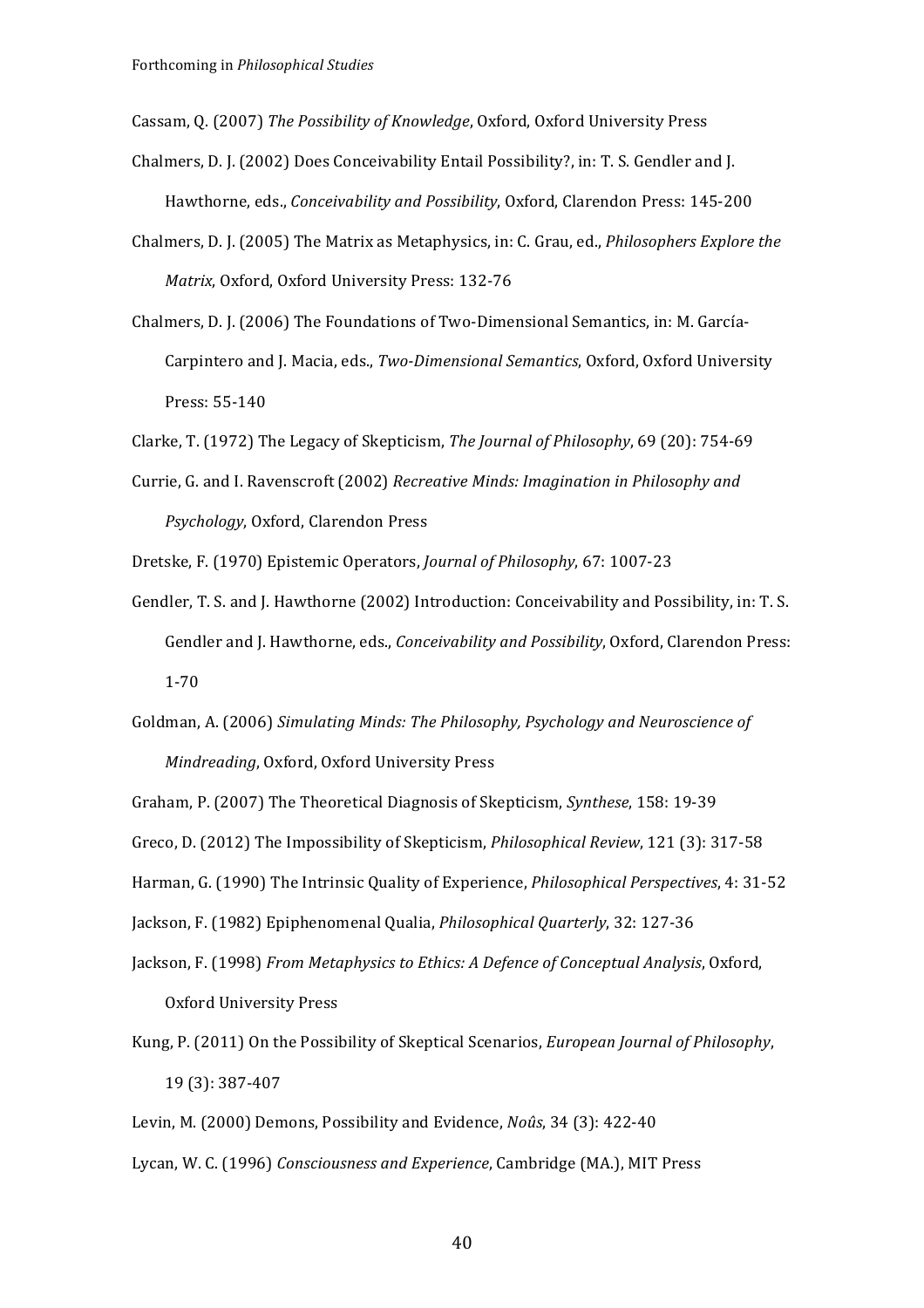McDowell, J. (1995) Knowledge and the Internal, *Philosophy and Phenomenological Research*, 55: 877-93

Markie, P. (1986) *Descartes's Gambit*, Ithaca (NY), Cornell University Press

Moore, G. E. (1903) The Refutation of Idealism, *Mind*, 48: 433-53

- Nemirov, L. (1990) Physicalism and the Cognitive Role of Acquaintance, in: W. G. Lycan, ed., *Mind and Cognition: A Reader*, Oxford, Blackwell: 490-9
- Neta, R. (2004) Skepticism, Abductivism, and the Explanatory Gap, *Philosophical Issues*, 14: Epistemology: 296-325
- Pollock, J. L. and J. Cruz (1999) *Contemporary Theories of Knowledge*, second edition, Lanham (MD.), Rowman & Littlefield

Pritchard, D. (2005) *Epistemic Luck*, Oxford, Oxford University Press

- Pritchard, D. (2012) *Epistemological Disjunctivism*, Oxford, Oxford University Press
- Pritchard, D. (2014) Sceptical Intuitions, in: T. Booth and D. Rowbottom, eds., *Intuitions*, Oxford, Oxford University Press: 213-31
- Pritchard, D. (2016) *Epistemic Angst: Radical Scepticism and the Groundlessness of Our Believing*, Princeton and Oxford, Princeton University Press

Pritchard, D. (forthcoming) Responses to My Critics, *Journal of Philosophical Research* 

Pryor, J. (2000) The Skeptic and the Dogmatist, *Noûs*, 34 (4): 517-49

- Putnam, H. (1981) *Reason, Truth, and History*, Cambridge, Cambridge University Press
- Saint-Germier, P. (2015) *Les arguments de concevabilité*, Lyon, Université de Lyon / École Normale Supérieure de Lyon
- Schiffer, S. (1996) Contextualist Solutions to Skepticism, *Proceedings of the Aristotelian Society*, 96: 317-33
- Sorensen, R. (2006) Meta-Conceivability and Thought Experiments, in: S. Nichols, ed., *The Architecture of the Imagination, Oxford, Clarendon Press: 257-72*

Sosa, E. (1999) How to Defeat Opposition to Moore, *Philosophical Perspectives*, 13: 141-54 Sosa, E. (2011) *Knowing Full Well*, Princeton (NJ.), Princeton University Press